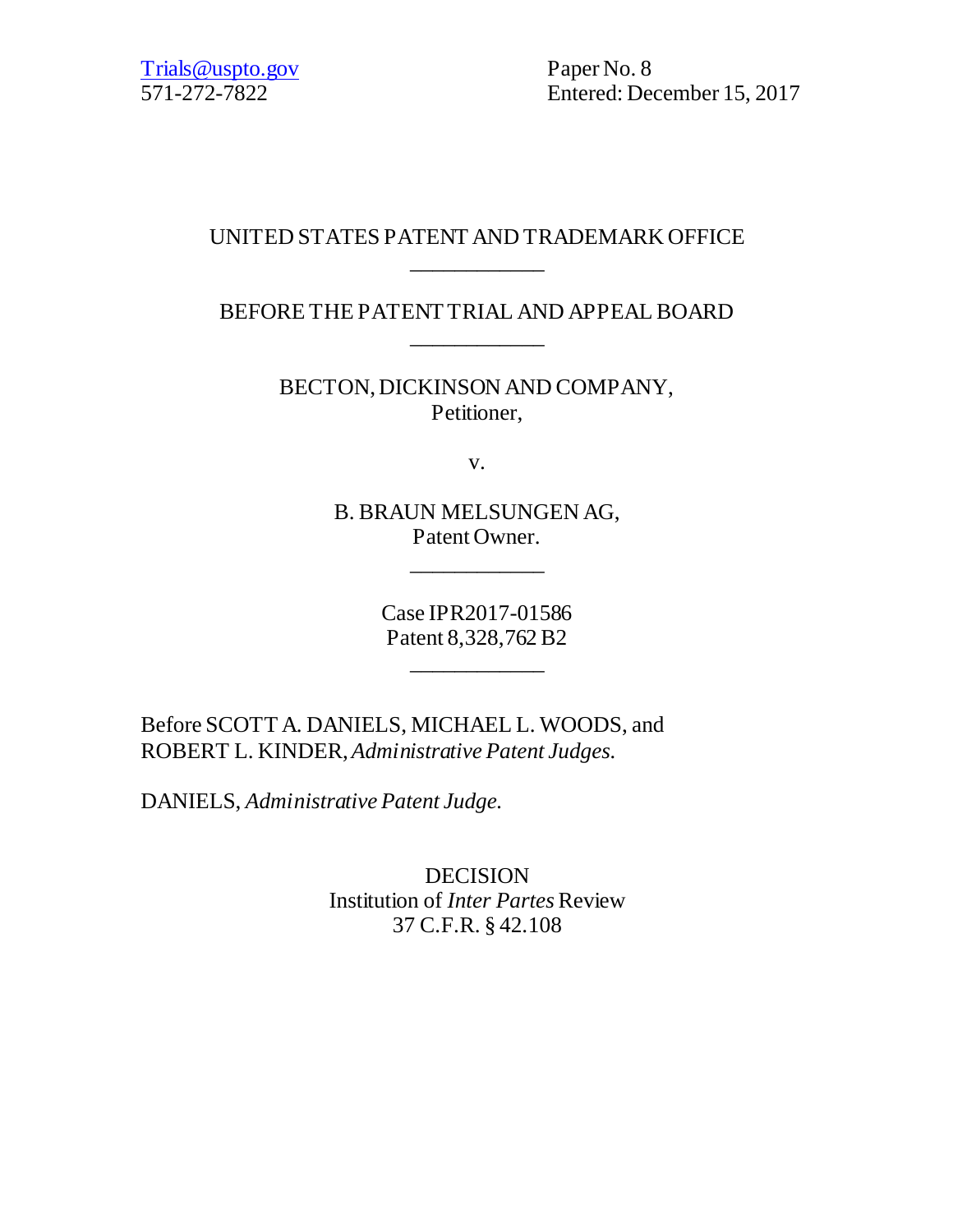#### I. INTRODUCTION

#### *A. Background*

Becton, Dickinson and Company ("Petitioner") filed a Petition requesting *inter partes*review of claims 18, 22, and 25 of U.S. Patent No. 8,328,762 B2 ("the '762 patent"). Paper 3, ("Pet."). B. Braun Melsungen AG ("Patent Owner") filed a Preliminary Response contending that the Petition should be denied as to all challenged claims. Paper 7, ("Prelim. Resp.").

We have jurisdiction under 37 C.F.R. § 42.4(a) and 35 U.S.C. § 314, which provides that an *inter partes* review may not be instituted unless the information presented in the Petition "shows that there is a reasonable likelihood that the petitioner would prevail with respect to at least 1 of the claims challenged in the petition." Having considered the arguments and the evidence presented, for the reasons described below, we institute *an inter partes*review of all the challenged claims.

#### *B. Additional Proceedings*

Petitioner represents that the '762 patent is at issue in *B. Braun Melsungen AG et al. v. Becton, Dickinson & Co. et al.*, No. 1:16-cv-00411 (D. Del.). Pet. 1. Petitioner also represents that petitions for *inter partes* review were also filed challenging related patents US. Patent Nos.: 8,337,463; 8,333,735; 8,540,728; 9,149,626; 8,597,249; 8,460,247; and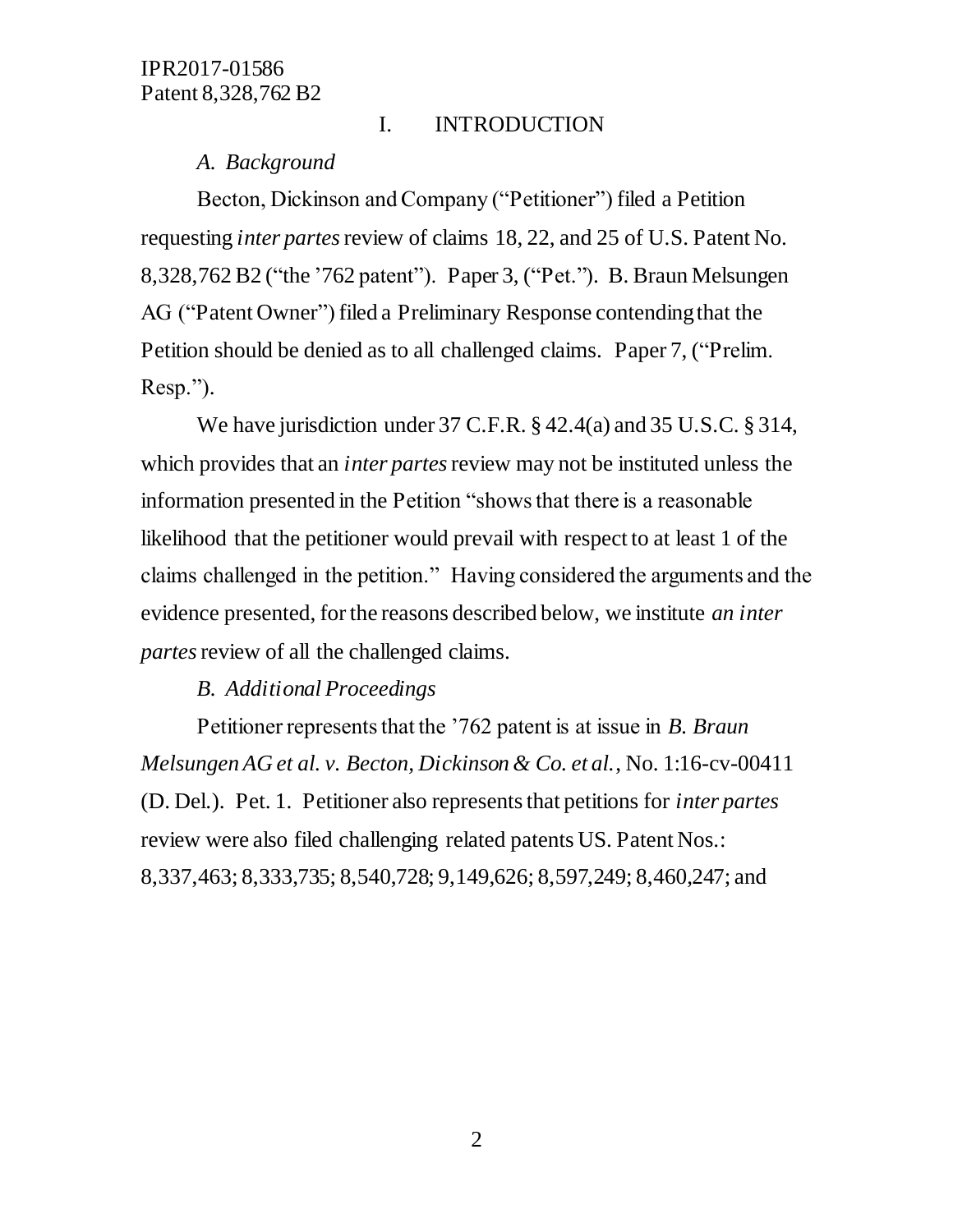9,370,641. *Id.* Below is a chart that associates the *inter partes*reviews with each patent:

| <b>IPR</b> Number    | <b>Patent Number</b> |  |
|----------------------|----------------------|--|
| IPR2017-01583        | 8,333,735            |  |
| IPR2017-01584        | 8,540,728            |  |
| <b>IPR2017-01585</b> | 8,337,463            |  |
| IPR2017-01586        | 8,328,762            |  |
| <b>IPR2017-01587</b> | 9,149,626            |  |
| IPR2017-01588        | 8,460,247            |  |
| IPR2017-01589        | 8,597,249            |  |
| IPR2017-01590        | 9,370,641            |  |

# *C. The '762 Patent (Ex. 1001)*

The '762 patent, titled "Catheter Insertion Device," purports to prevent "an outflow of blood from the catheter . . . after removal of the hollow needle with [a] needle guard element." Ex. 1001, 1:31–33. Figure 1 of the '762 patent's catheter insertion device is reproduced below:



According to the '762 patent, Figure 1 depicts catheter insertion device 1 with catheter 4, needle hub 8, to which hollow needle 9 is fixed and which needle 9 passes through valve disc 7 and extends through catheter 4.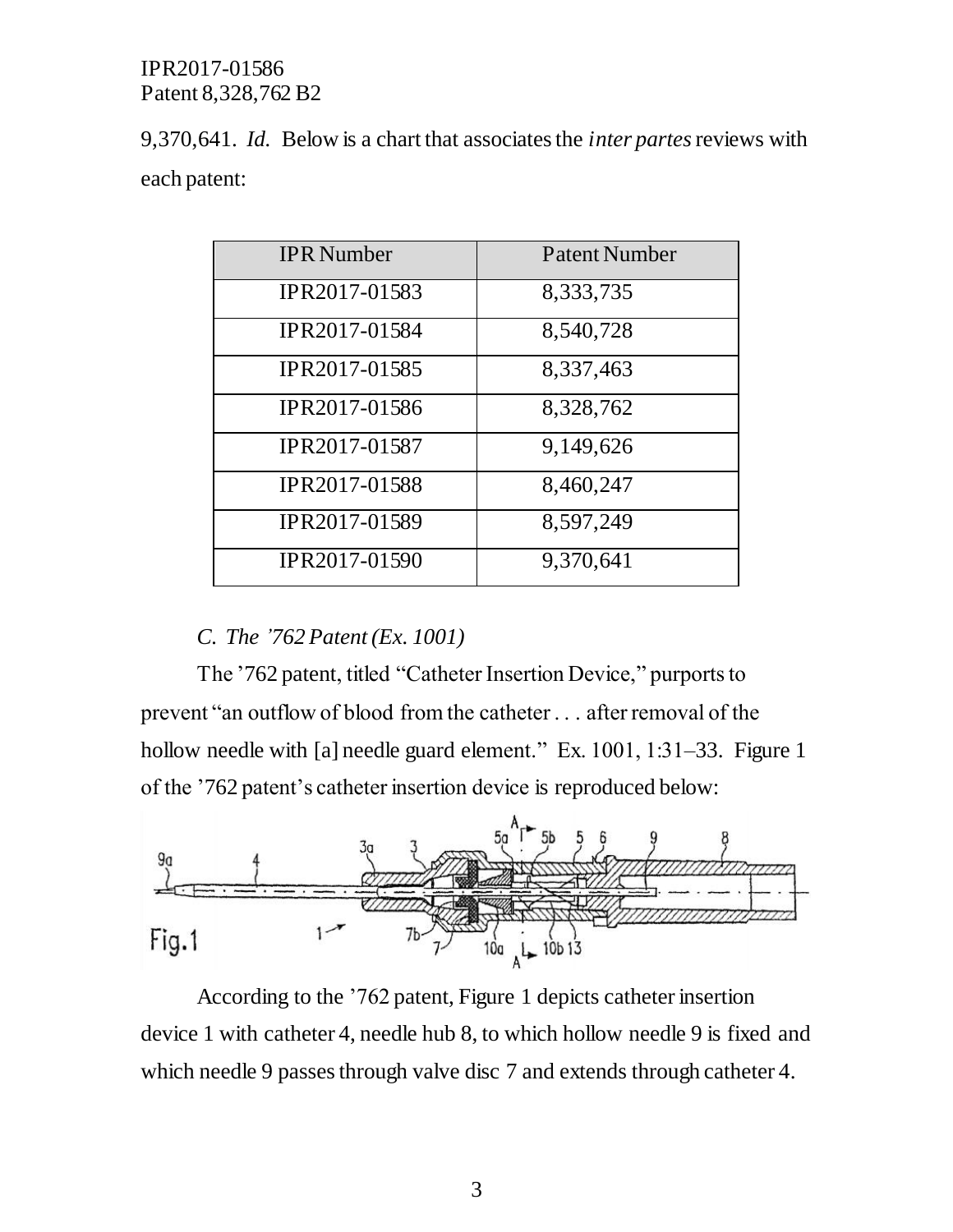Ex. 1001, 2:8–9, 18–20. Between needle hub 8 and valve disc 7 is valve actuating element 10, which has a truncated cone-shaped section 10a, which serves to open valve disc 7. *Id.* at 2:20–24. Also shown is needle guard element 13 in the form of a spring clip. *Id.* at 2:27–29. Needle guard element 13 serves to cover needle tip 9a upon withdrawal of needle 9 from the catheter hub, thereby "completely protecting and blocking it," as shown in Figure 2. *See id.* at 2:31–39.

To illustrate the removal of needle 9 from catheter hub 2, we reproduce Figure 2, below:



Figure 2 of the '762 patent, above, depicts the catheter insertion device with needle 9 removed from catheter hub 2. Ex. 1001, 1:55–56, 2:31–39. As shown, when needle guard element/spring clip 13 is removed from the catheter hub along with needle 9, the spring clip's spring arms 13a, 13b cover the needle's tip. *Id.* at 2:31–39. Figure 2 depicts also valve disc 7 which is elastic—as closing the through-hole from which needle 9 is removed to prevent blood flow from exiting the catheter. *Id.* at 2:39–42.

## *D. Illustrative Claim*

Of the challenged claims, claim 18 is independent. Each of dependent claims 22 and 25 depend directly from independent claim 18. Claim 18 illustrates the claimed subject matter and is reproduced below: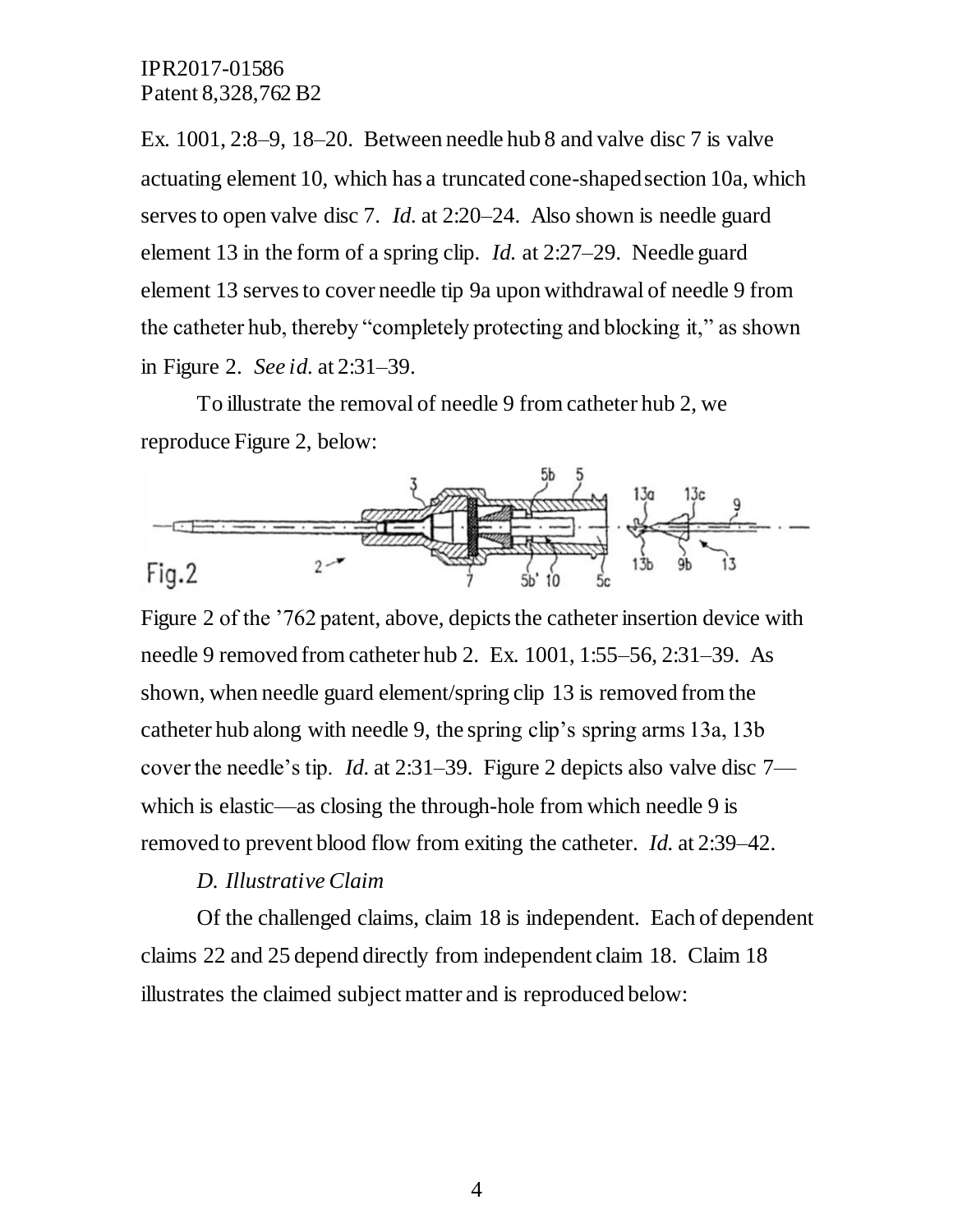18. A method of manufacturing a catheter insertion device comprising:

- forming a catheter hub comprising a body comprising an interior cavity with an opening at a proximal end and attaching a catheter tube thereto;
- positioning a valve in sealing communication with the interior cavity of the catheter hub for regulating fluid flow through the interior cavity;
- positioning a valve actuating element in mechanical communication with the valve for detecting the valve to permit fluid flow through the interior cavity of the catheter hub;
- positioning a needle protective device at least partially inside the interior cavity of the catheter hub such that the needle protective device is in-line with the catheter hub and the valve actuating element;
- positioning a needle hub having a needle attached thereto proximally of the catheter hub so that the needle projects through the catheter hub and the catheter tube; and
- wherein the valve remains inside the interior cavity of the catheter hub when the needle is removed from the catheter tube and the catheter hub.

Ex. 1001, 6:15–36 (emphasis added).

*E. The Alleged Grounds of Unpatentability*

Petitioner contends that the challenged claims are unpatentable on the

following specific grounds.<sup>1</sup>

 $\overline{a}$ 

<sup>1</sup> Petitioner supports its challenge with the Declaration of Jack Griffis, III, (Ex. 1002), and in its Preliminary Response, Patent Owner relies upon the Declaration of Richard Meyst (Ex. 2001). *See infra*.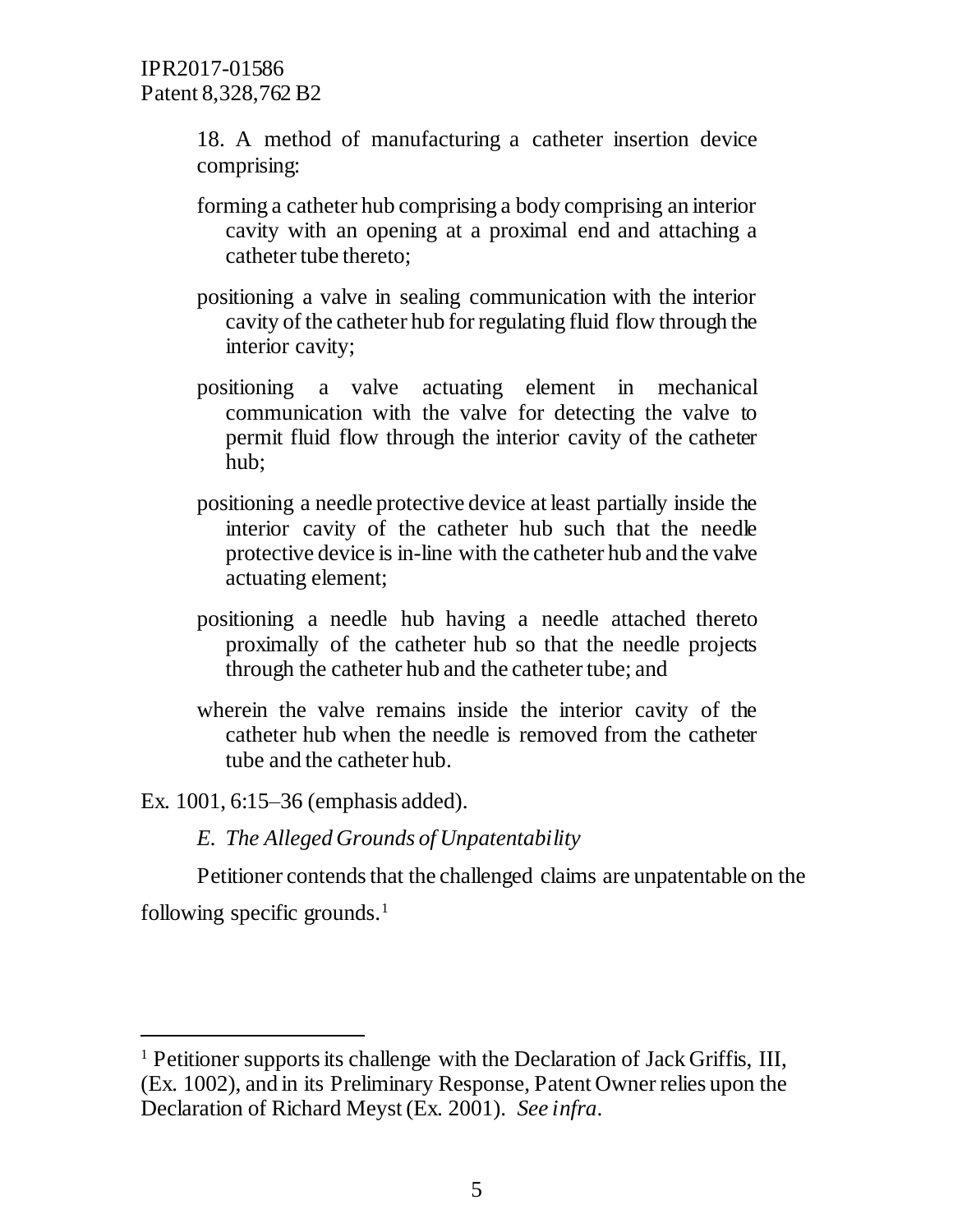| <b>References</b>                        | <b>Basis</b> | <b>Claims Challenged</b> |
|------------------------------------------|--------------|--------------------------|
| Woehr, <sup>2</sup> and Tauschinski, $3$ | \$103        | 18, 22, and 25           |
| Van Heugten <sup>4</sup>                 | § 103        | 18 and 22                |
| Van Heugten and Lynn <sup>5</sup>        | § 103        | 25                       |
| Van Heugten and Tauschinski              | § 103        | 22                       |

## II. CLAIM CONSTRUCTION

# *A. Legal Standard*

"A claim in an unexpired patent that will not expire before a final written decision is issued shall be given its broadest reasonable construction in light of the specification of the patent in which it appears." 37 C.F.R. § 42.100(b). When applying that standard, we interpret the claim language as it would be understood by one of ordinary skill in the art in light of the specification. *In re Suitco Surface, Inc.*, 603 F.3d 1255, 1260 (Fed. Cir. 2010). Under that standard, claim terms are generally given their ordinary and customary meaning as would be understood by one of ordinary skill in the art in the context of the entire disclosure. *See In re Translogic Tech., Inc.*, 504 F.3d 1249, 1257 (Fed. Cir. 2007) ("The ordinary and customary meaning 'is the meaning that the term would have to a person of ordinary skill in the art in question.'"). Only terms which are in controversy need to be construed, and then only to the extent necessary to resolve the

 $\overline{a}$ 

<sup>2</sup> (Ex. 1004) US 6,117,108, issued Sept. 12, 2000.

<sup>3</sup> (Ex. 1005) US 4,387,879, issued June 14, 1983.

<sup>4</sup> (Ex. 1006) US 5,053,014, issued Oct. 1, 1991.

<sup>5</sup> (Ex. 1010) WO 01/12249 A1, pub. Feb. 2, 2001.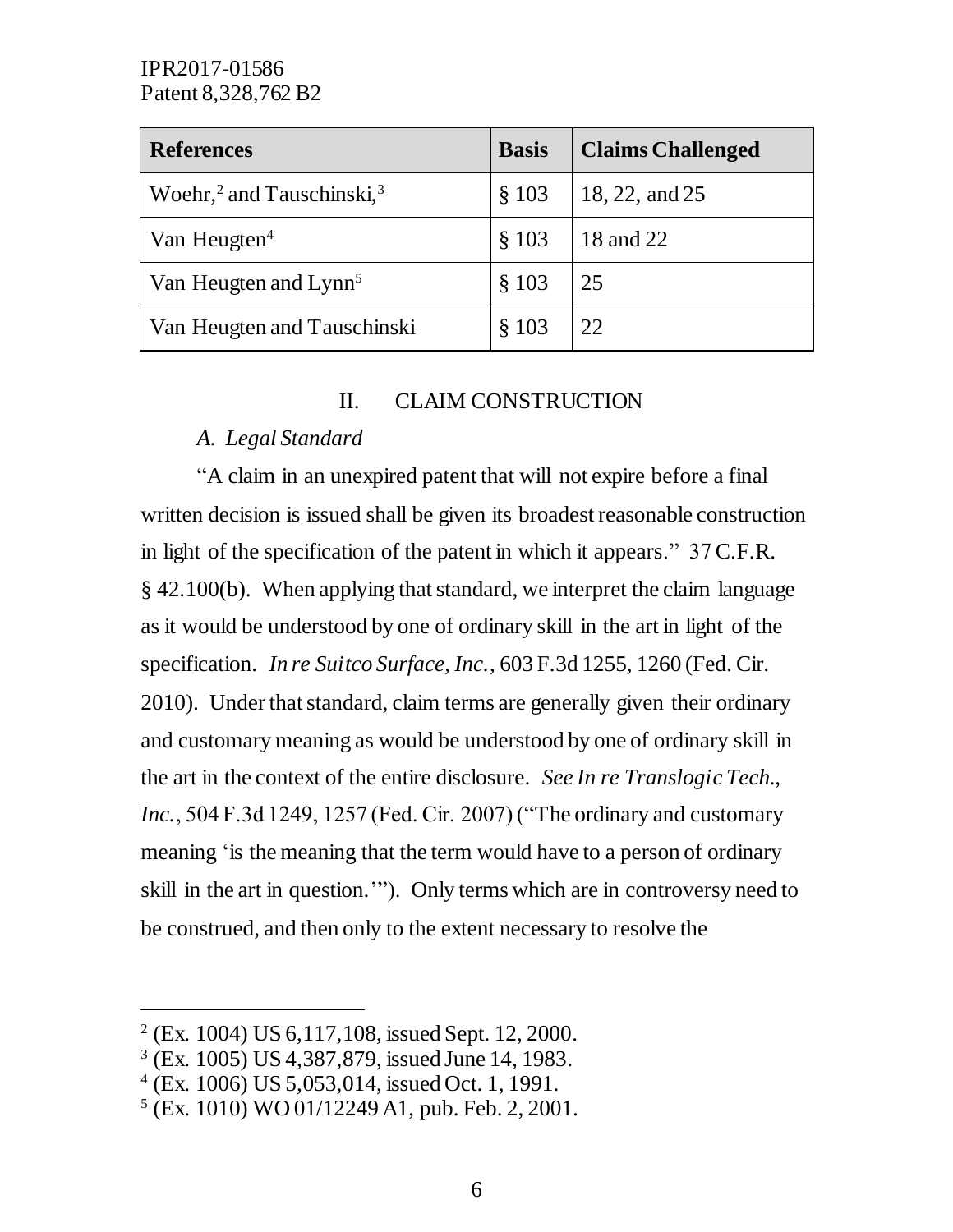controversy. *Vivid Techs., Inc. v. Am. Sci. & Eng'g, Inc*., 200 F.3d 795, 803 (Fed. Cir. 1999).

#### *B. Needle Protective Device*

Independent claim 18 and dependent claim 25 each recite a "needle protective device." Ex. 1001, 6:27–30, 54–57. Petitioner contends the needle protective device invokes 35 U.S.C. § 112 ¶ 6 such that it should be construed as a means-plus-function limitation. Pet. 8–11. Petitioner acknowledges that a presumption exists that the limitation is not in meansplus-function format, yet Petitioner contends that the "use of the word 'device' in the claims does not impart any structure and is tantamount to using the word 'means'" (*id.* at 9 (citing *Williamson v. Citrix Online, LLC*, 792 F.3d 1339, 1350 (Fed. Cir. 2015) (en banc)) and further contends that "the modifier 'needle protective' does not impart any structure to the term 'device'" (*id.* at 10). Petitioner's argument is supported by the declaration of Mr. Griffis, who testifies that "[t]he term 'needle protective device' is not a term used in common parlance or by persons of skill in the pertinent art to designate structure, nor has it achieved recognition as a noun denoting structure." *Id.* (citing Ex. 1002 ¶ 44).

Patent Owner disagrees that the needle protective device limitation should be construed in means-plus-function format. Prelim. Resp. 5–18. Patent Owner contends that "[t]he claim language following 'needle protective device' . . . indicates the term is structural." *Id.* at 17. Patent Owner notes that independent "[c]laim 18 requires certain structural constraints on the needle protective device, such as, that the "needle protective device" be "be positioned 'at least partially inside the interior cavity of the catheter hub such that the needle protective device is in-line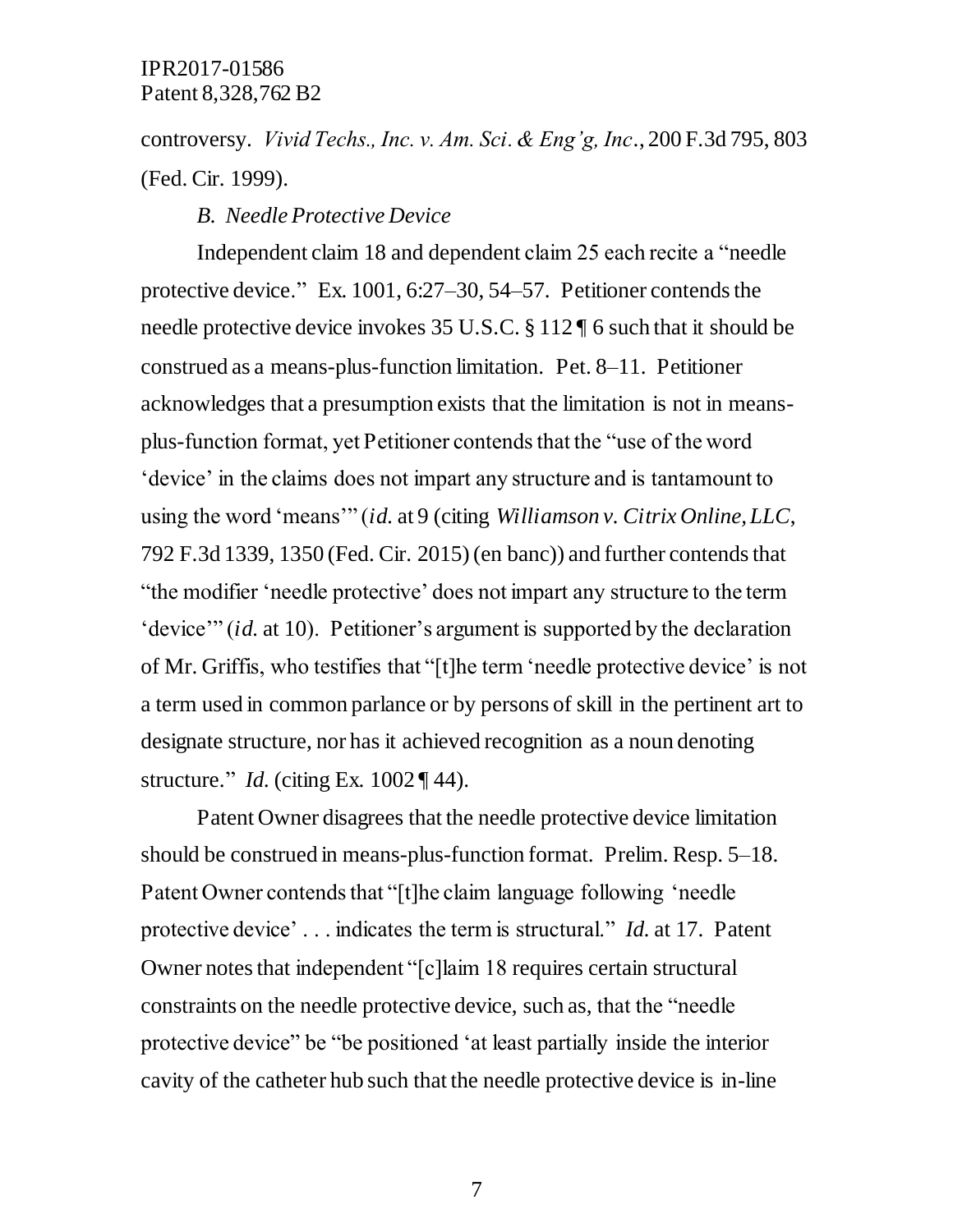with the catheter hub and the valve actuating element.'" *Id.* Patent Owner points out that the dependent claims recite additional structure, such as "the 'needle protective device' comprise 'a guard section for blocking the needle tip,'" (claim 21), and "the 'needle protective device comprises two arms extending distally of a proximal wall," (claim 24). *Id.* (citing Ex. 2001 ¶ 60–62; *Inventio AG v. ThyssenKrupp Elevator Am. Corp*., 649 F.3d 1350, 1356 (Fed. Cir. 2011) (finding sufficient structure when claims "delineate the components that the [device] is connected to, describe how the [device] interacts with those components, and describe the [function] that the [device] performs")).

Based on the record before us, we are not convinced that the needle protective device limitation should be construed as a means-plus-function term. Because the term "means" is not used, there is a presumption that the limitation is not subject to  $\S 112 \P 6$ , and Petitioner has not overcome this presumption. Rather, as pointed out by Patent Owner, we determine that the needle protective device limitation and the claims as a whole recite sufficient structure. *See Williamson, LLC*, 792 F.3d at 1349 (explaining that the presumption is overcome when "the claim term fails to 'recite sufficiently definite structure' or else recites 'function without reciting sufficient structure for performing that function.'"). Further, Dr. Meyst explains how a person of ordinary skill in the art "would recognize that the claimed 'needle protective device' refers to the class of structures included in safety IV catheters that prevent unintended needle-sticks by guarding (i.e., protecting) the needle tip." Ex. 2001  $\sqrt{52}$  (citing Ex. 2014, which is cited in the '762 patent).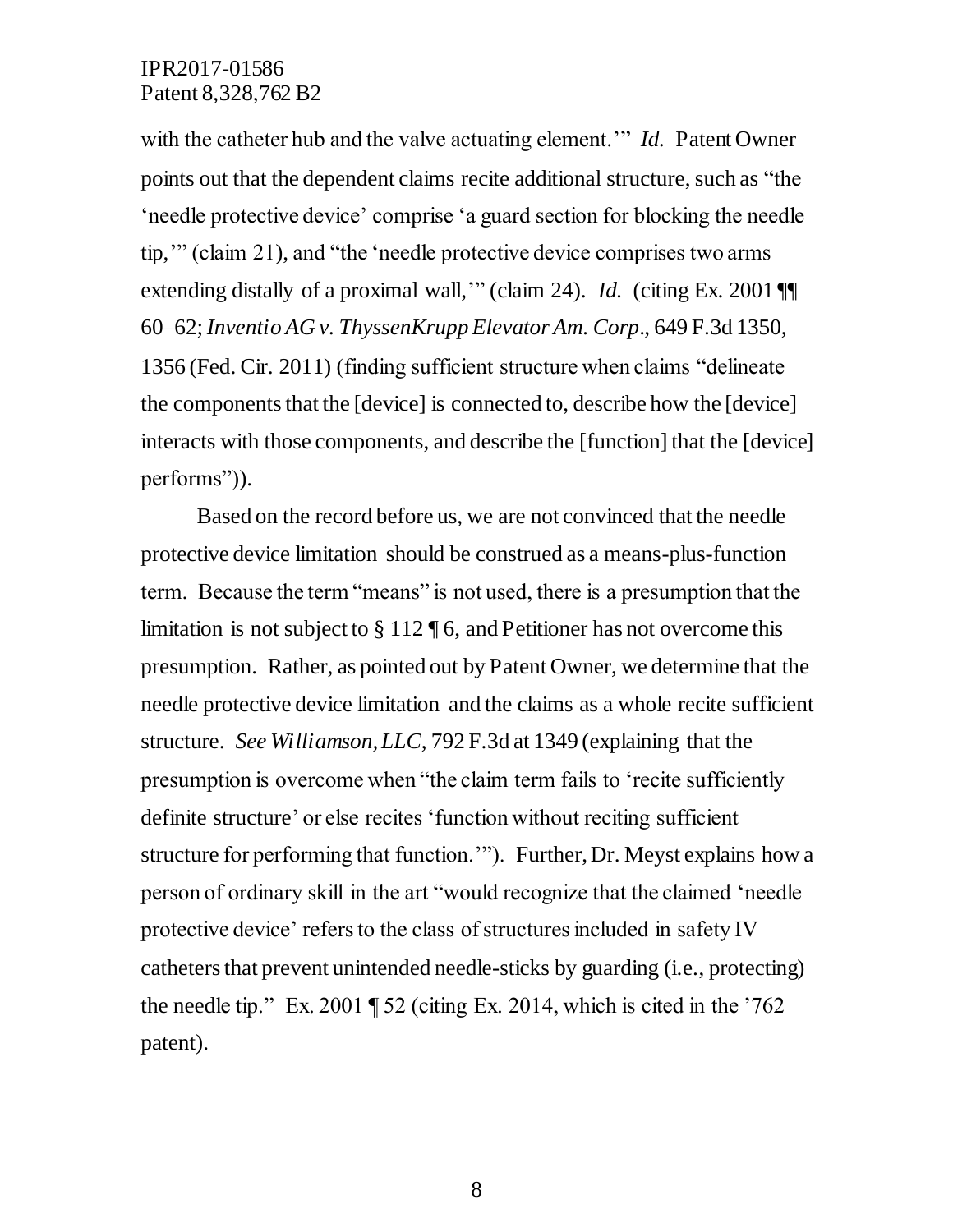Based on the record before us, the term "needle protective device" should not be construed under §112 ¶ 6. Instead, we agree with Patent Owner that the term "needle protective device" means a device configured to prevent unintended needle sticks. *See* Prelim. Resp. 18.

#### III. ANALYSIS

# *A. Principles of Law*

A claim is unpatentable under 35 U.S.C. § 103(a) if "the differences between the subject matter sought to be patented and the prior art are such that the subject matter as a whole would have been obvious at the time the invention was made to a person having ordinary skill in the art to which said subject matter pertains." *KSR Int'l Co. v. Teleflex Inc.*, 550 U.S. 398, 406 (2007). The question of obviousness is resolved on the basis of underlying factual determinations, including (1) the scope and content of the prior art; (2) any differences between the claimed subject matter and the prior art; (3) the level of skill in the art; and (4) objective evidence of nonobviousness, i.e., secondary considerations. *Graham v. John Deere Co.*, 383 U.S. 1, 17–8 (1966).

"In an [*inter partes*review], the petitioner has the burden from the onset to show with particularity why the patent it challenges is unpatentable." *Harmonic Inc. v. Avid Tech., Inc.*, 815 F.3d 1356, 1363 (Fed. Cir. 2016). This burden never shifts to Patent Owner. *Dynamic Drinkware, LLC v. Nat'l Graphics, Inc.*, 800 F.3d 1375, 1378 (Fed. Cir. 2015).

#### *B. Level of Ordinary Skill in the Art*

In determining whether an invention would have been obvious at the time it was made, we consider the level of ordinary skill in the pertinent art at the time of the invention. *Graham*, 383 U.S. at 17.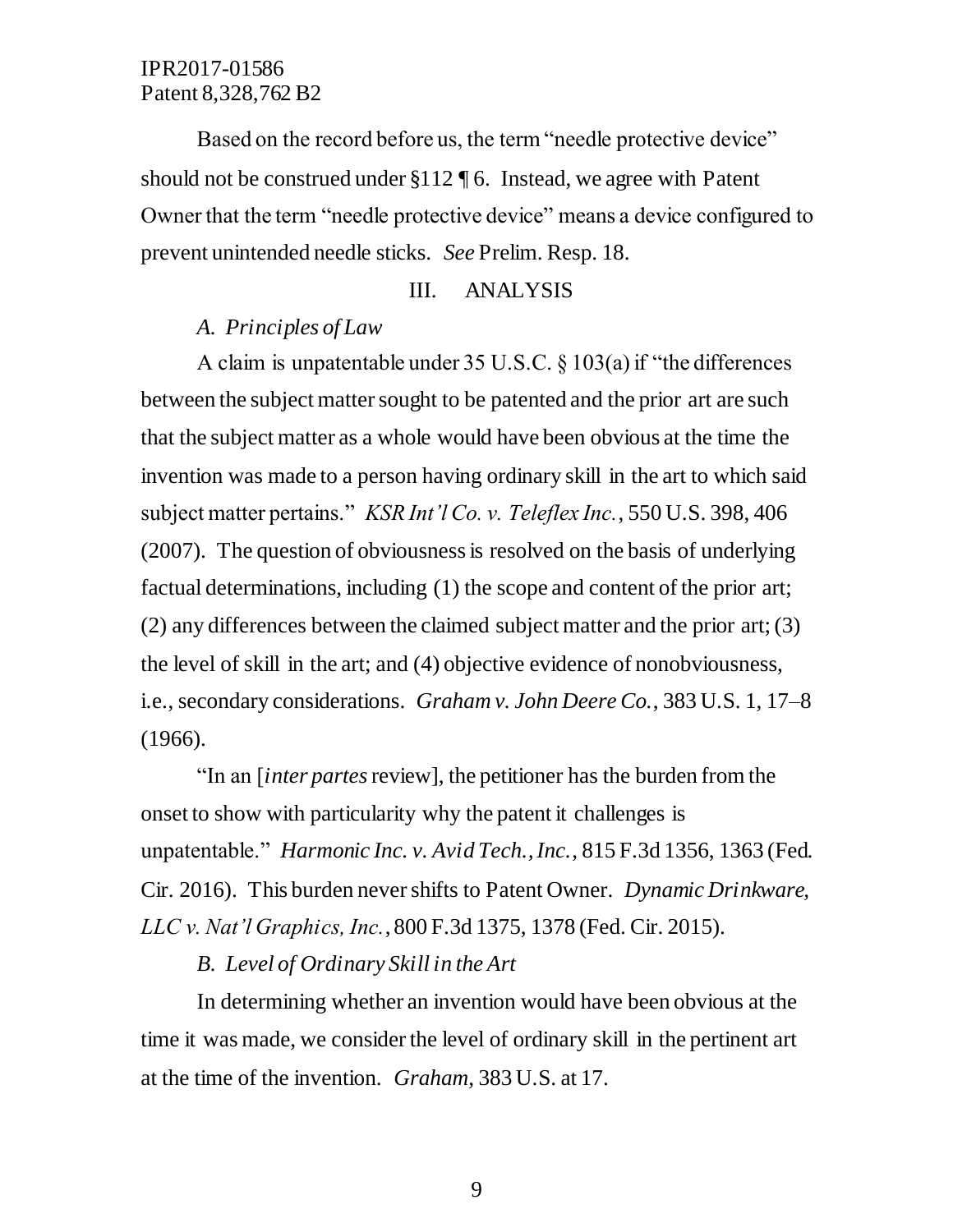Petitioner relies upon the declaration of Jack Griffis (Ex. 1002) and contends that a person of ordinary skill in the art ("POSITA") would have been either "a medical practitioner with experience using vascular access devices and with training, experience and/or familiarity applying principles of engineering to the design, development, and/or testing of vascular access devices," or "an engineer having at least a bachelor of science degree and with several years of experience in the design, development, and/or testing of vascular access devices and their clinical use; a higher level of education could reduce the number of years of experience required." Pet. 7 (citing Ex.  $1002$  ¶  $28-30$ ).

Patent Owner relies upon the declaration of Richard Meyst (Ex. 2001) and contends that a POSITA would have had "at least an associate's degree in engineering or Physics or the equivalent, and at least five years of experience with IV catheters. Alternatively, more education, such as a Bachelor of Science degree, could reduce the number of years of experience to at least two years of experience." Prelim. Resp. 5 (citing Ex. 2001 ¶¶ 26– 28).

Based on our review of the '762 patent, the types of problems and solutions described in the '762 patent and applied prior art, and the testimony of Mr. Griffis and Mr. Meyst, we determine that a POSITA would include a medical practitioner (e.g., a nurse or doctor) having at least some experience with vascular catheter devices, or a person with a technical degree (e.g., associate's degree in engineering or physics) and having at least some experience with vascular catheter devices. Further, the applied prior art reflects the appropriate level of skill at the time of the claimed invention. *See Okajima v. Bourdeau*, 261 F.3d 1350, 1355 (Fed. Cir. 2001).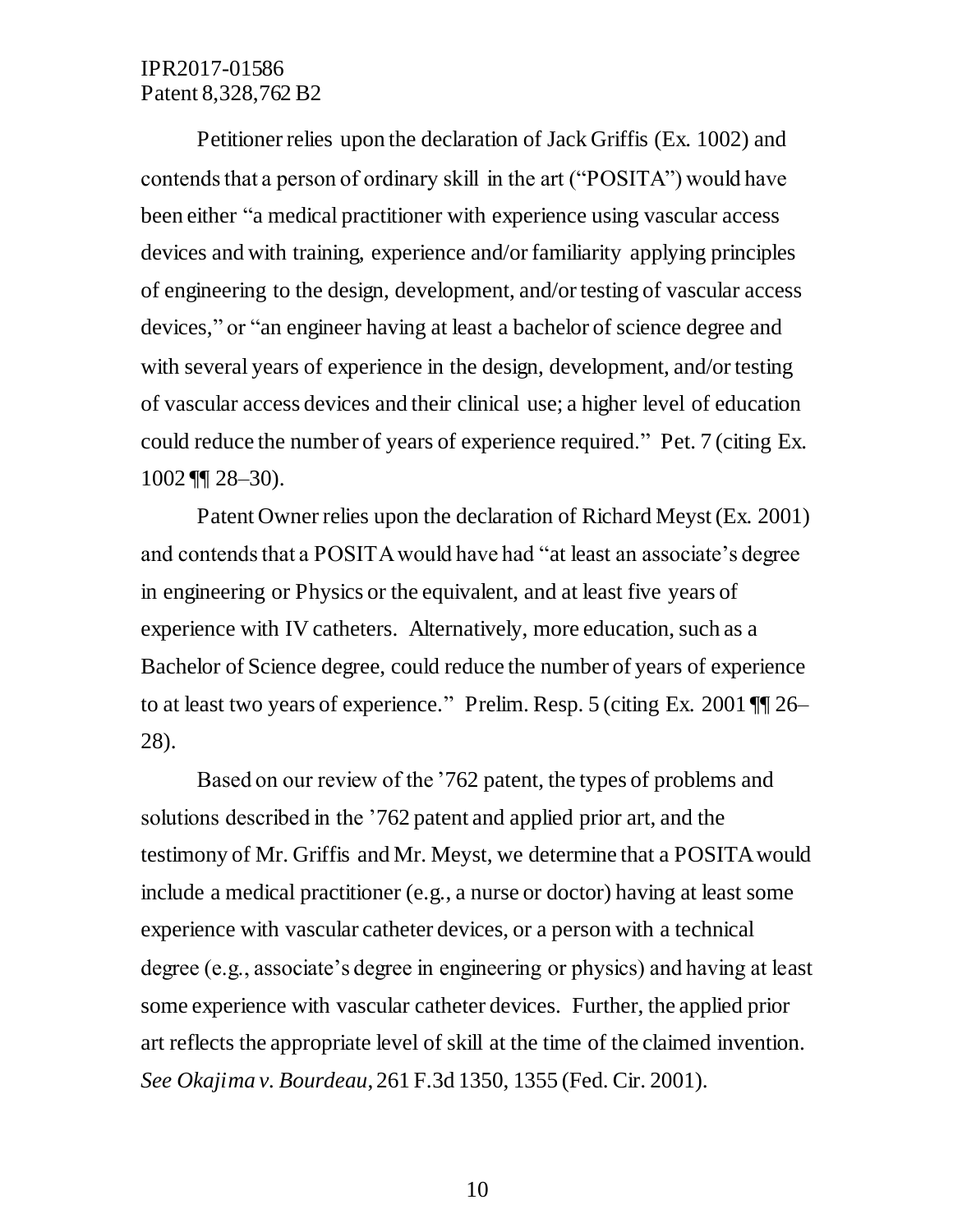# *C. Alleged Obviousness over Woehr(Ex. 1004) and Tauschinski (Ex. 1003)*

Petitioner contends that claims 18, 22, and 25 are unpatentable over Woehr and Tauschinski. Pet. 3, 10–40.

*1. Woehr (Ex. 1004)*

Woehr is a U.S. Patent titled "Spring Clip Safety IV Catheter" and discloses a "catheter in which the needle tip is automatically covered after needle withdrawal to prevent the health-care worker from making accidental contact with the needle tip." Ex. 1004, [54], 1:8–11*.* Figure 1A illustrating Woehr's catheter is reproduced below:



Woehr describes Figure 1A as depicting catheter 10 including needle hub 12, needle 16 with needle tip 18, catheter hub 26, and needle guard 40 in the form of a unitary spring clip. *Id.* at 4:8–28, 50–51. Functionally speaking, as needle 16 is withdrawn from a patient, needle guard 40 "automatically snaps into a retracted position" to block needle tip 18 to prevent accidental contact to the health care practitioner. *Id.* at 4:43–49.

# 2. *Tauschinski (Ex. 1005)*

Tauschinski is a U.S. Patent titled "Self-Sealing Connector for Use with Plastic Cannulas and Vessel Catheters" and discloses a connector that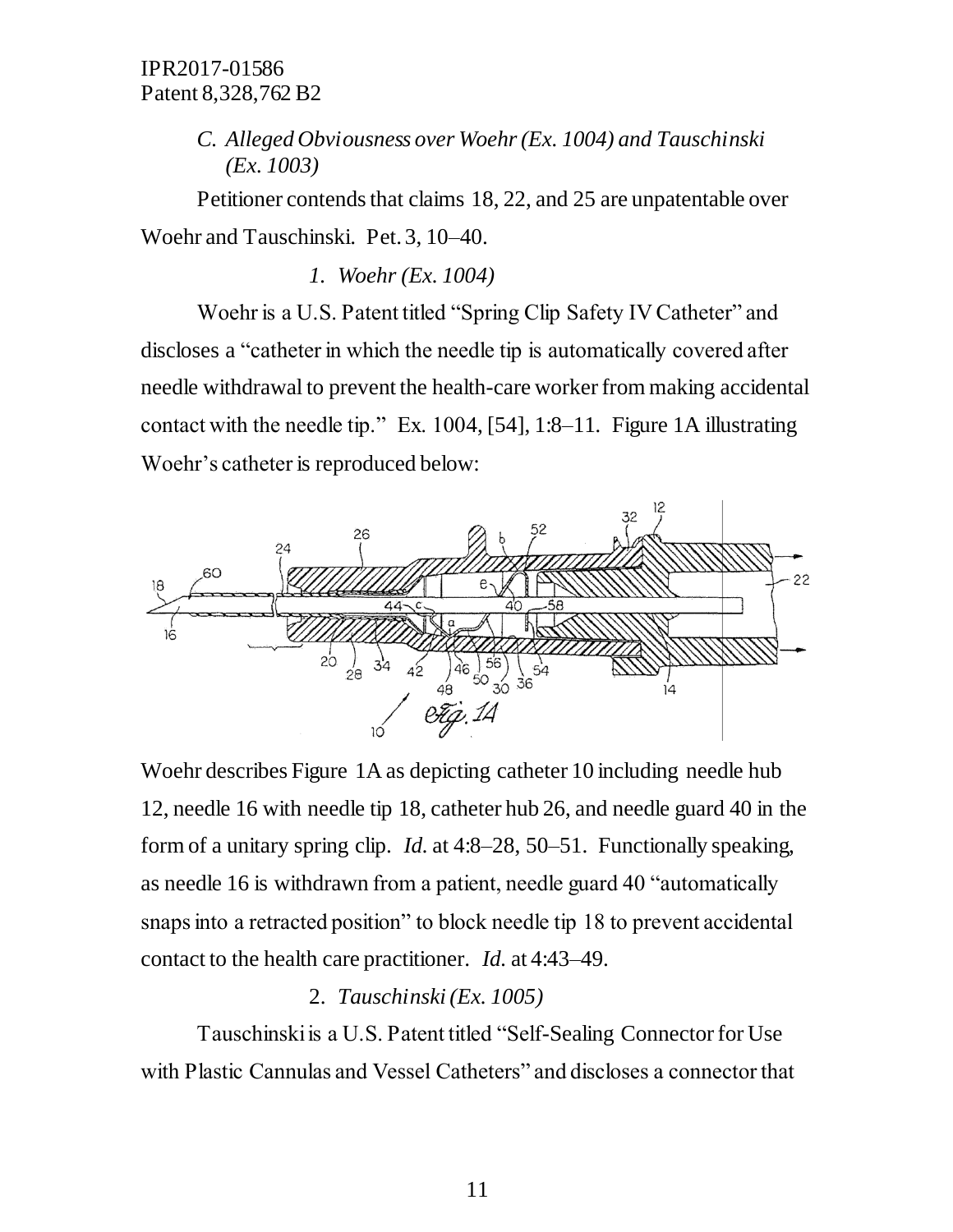will close automatically when a corresponding catheter is pulled from the connector, thereby "prevent[ing] an emergence of blood or an ingress of air" through the connector. *See* Ex. 1005, [54], 2:7–29. To illustrate the disclosed connector, we reproduce Tauschinski's Figures 2 and 3, below:



Tauschinski's Figures 2 and 3 depict a connector with a slit sealing disc. *See id.* at 2:62–68. In particular, these figures depict member 10 slidable within hollow-conical portion 2 and disc 3 provided with central slit 8. *See id.* at 3:17–25. Figure 2 depicts disc 3 as closed, with Figure 3 depicting member 10 advanced downward and within slit 8 of disc 3 to open the slit. *See id.* at 3:29–36.

#### 3. *Petitioner's Challenge to Claims 18, 22, and 25*

In challenging the claims, Petitioner submits that Woehr discloses a "catheter insertion device" comprising a "catheter hub," "needle," and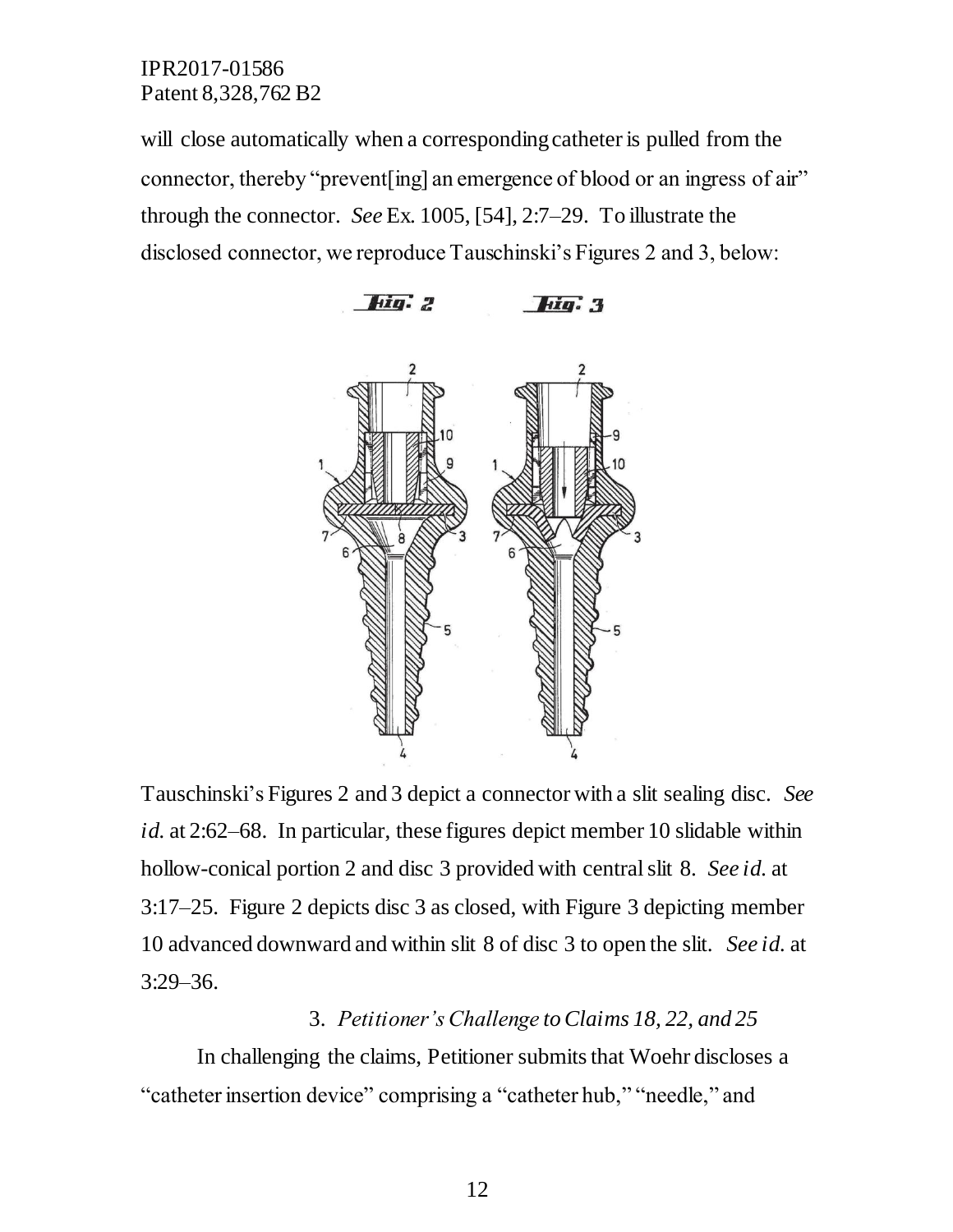"needle protective device." *See* Pet. 14–15, 21–24 (challenging independent claim 18)*.* To illustrate, Petitioner submits an annotated version of Woehr's Figure 10A, which we reproduce below:



According to Petitioner, and referring to annotated Figure 10A, Woehr discloses the claimed "catheter hub" and "body," "interior cavity," (element 26) including the step of "positioning a needle protection device at least partially inside the interior cavity" (element 120). *Id.*

Addressing the claimed step of "positioning a valve," Petitioner relies on Tauschinski and reasons that it would have been obvious to modify Woehr to include Tauschinski's valve. *See id.* at 15–18 (citations omitted). In relying on Tauschinski, Petitioner submits an annotated version of Tauschinski's Figure 2 (*id.* at 16), which we reproduce below: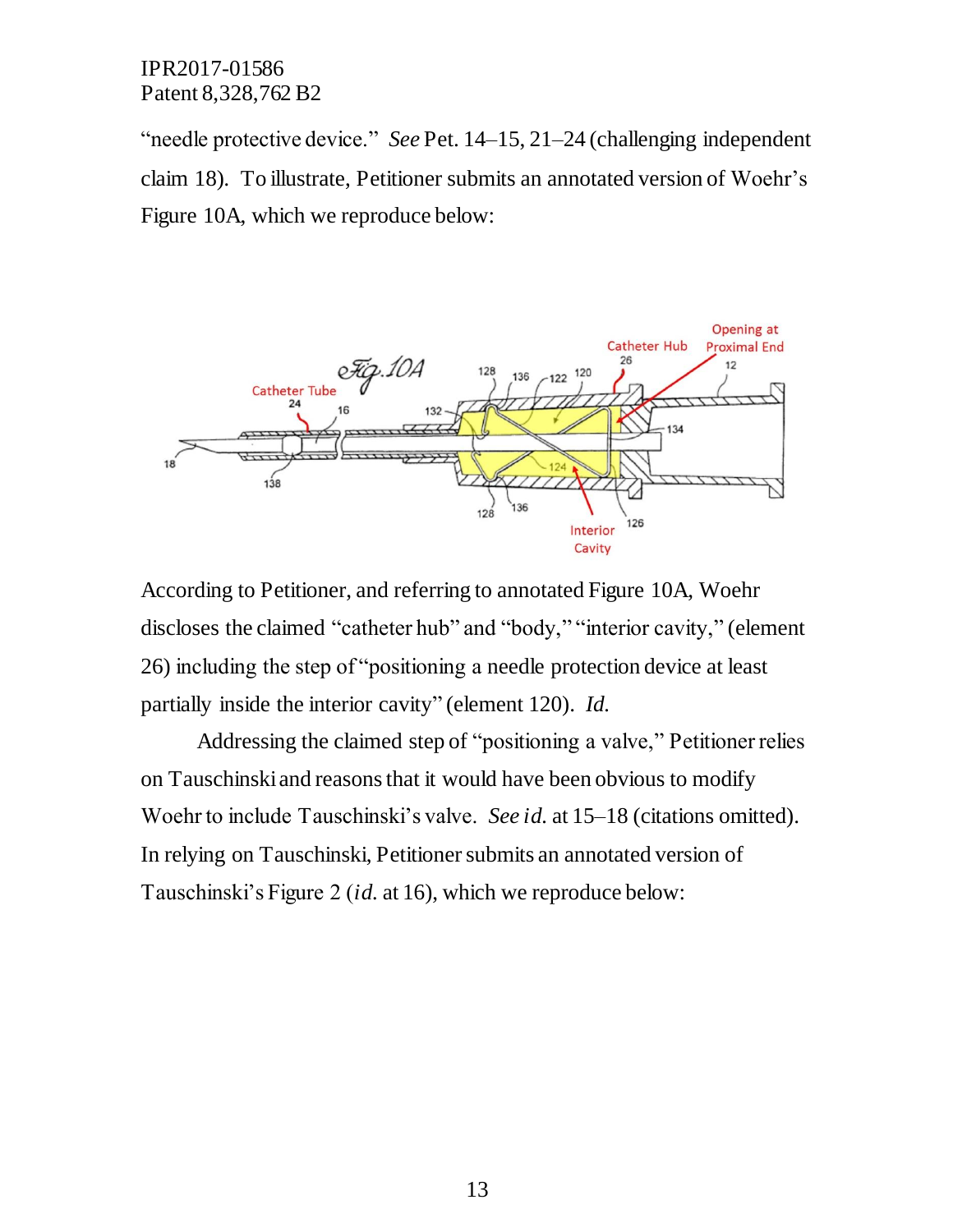

Petitioner asserts that Tauschinski discloses valve 3 with slit 8 configured to obstruct fluid flow through catheter hub 1. *Id.* at 15–16 (citing in-part Ex. 1005, 3:14–19). Petitioner reasons that it would have been obvious to modify Woehr "by adding protective elements, such as a valve to prevent the emergence of blood," as disclosed by Tauschinski. *Id.* at 17 (citing Ex. 1002 ¶¶ 63–68).

To address the claimed step of "positioning a valve actuating element" Petitioner submits annotated versions of Tauschinski's Figures 2 and 3, which we reproduce below: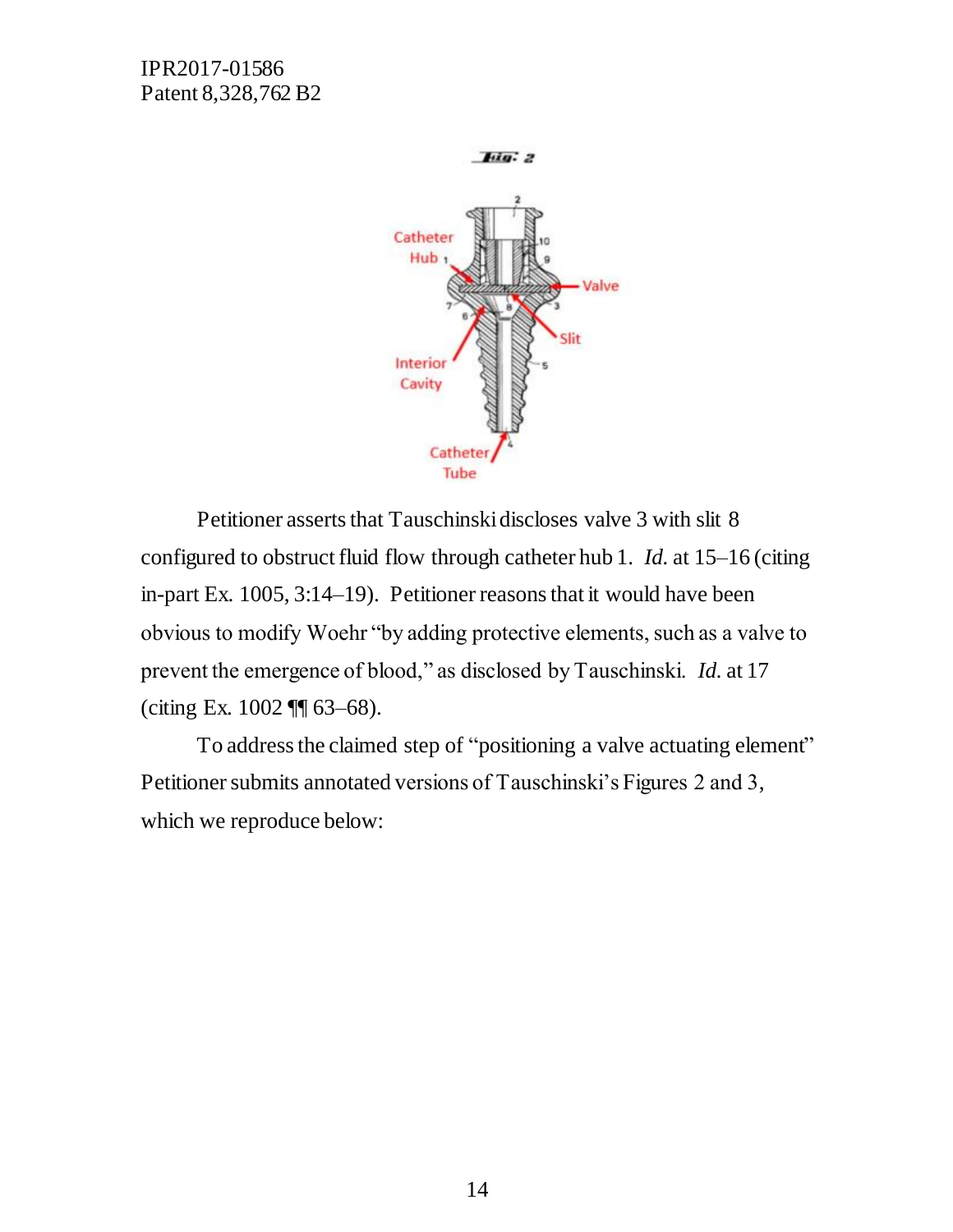

According to Petitioner, and as shown in the above Figures 2 and 3, Tauschinski discloses valve actuating element 10 slidingly disposed in catheter hub 1, and configured to actuate valve 3 to open slit 8. *Id.* at 19 (citing Ex. 1005, 3:20–36).

With respect to "positioning a needle hub," Petitioner argues that Woehr discloses a needle hub 12 and needle attached to the catheter hub so that "the needle projects through the catheter hub and the catheter tube" as called for in claim 18. *Id.* at 24–25. Further, Petitioner contends that with a valve such as disclosed by Tauschinski combined with Woehr's catheter insertion hub, the valve would logically, and predictably, have to remain in the catheter hub after removal of the needle "to prevent fluid flow through the device and out of the proximal end of the catheter." *Id.* at 26–27 (citing Ex. 1002, Griffis Decl. ¶ 82).

In summary, Petitioner reasons that

A POSA would have found it obvious to improve Woehr '108 by adding protective elements, such as a valve to prevent the emergence of blood, based on the known technique disclosed in Tauschinski to improve a similar catheter insertion device. (Ex.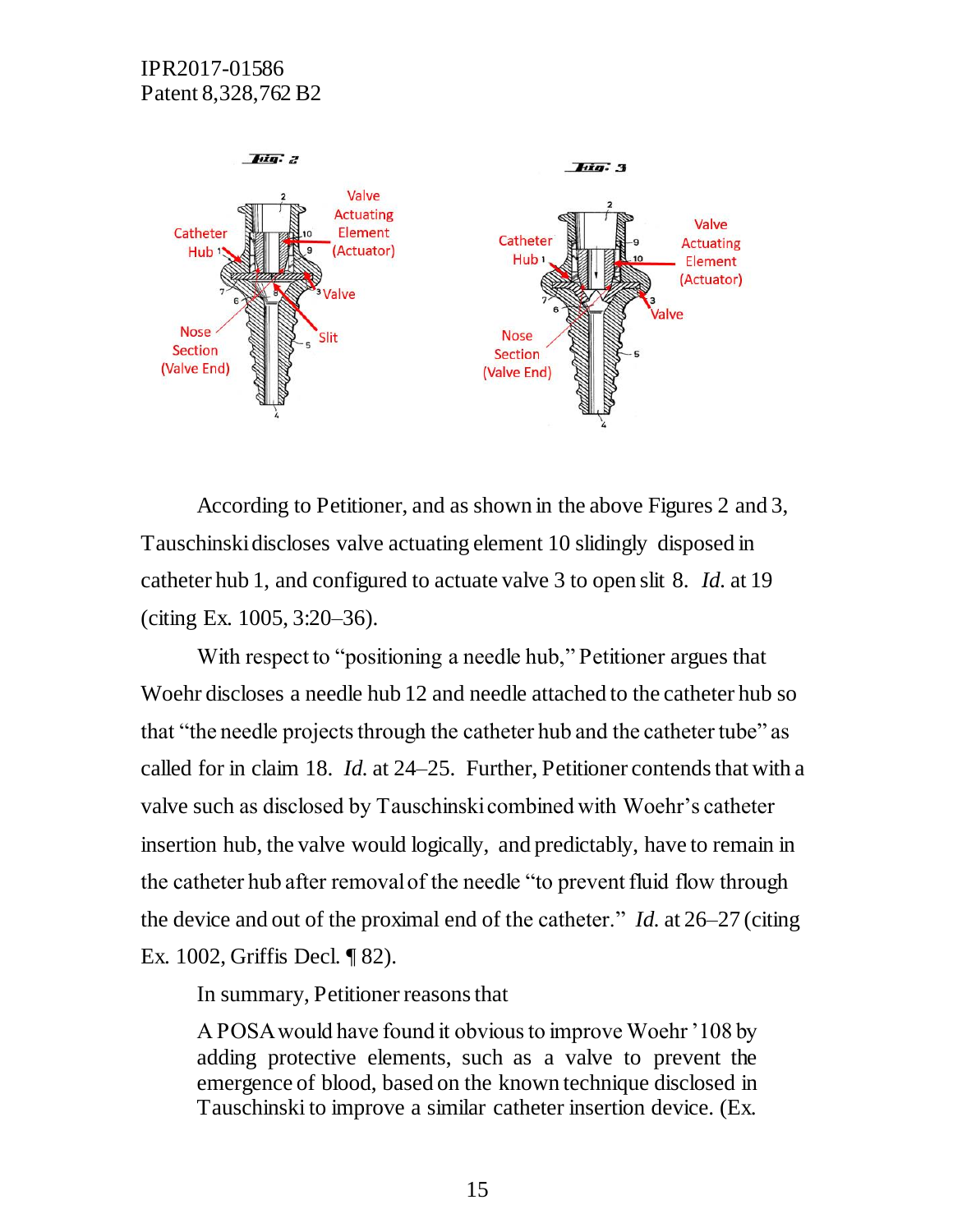1002, Griffis Decl. ¶¶63–68.) It would have been apparent to a POSA that such a valve could be introduced into the catheter insertion device of Woehr '108 without compromising the function of the instrument, while at the same time, providing a readily implementable solution to the well-recognized problem of mitigating blood outflow from a catheter insertion device. (*Id.*)

*Id.* at 17.

 $\overline{a}$ 

*4. Patent Owner's Argument*

*§ 325(d)*

Patent Owner argues that the Office has already considered Woehr and Tauschinski "in connection with U.S. Patent No. 7,736,339 ('the '339 patent'), the parent from which the '762 patent claims priority."<sup>6</sup> Prelim. Resp. 22. Specifically, during prosecution, Woehr was relied upon as the base reference for disclosing a catheter insertion device in the same manner Woehr is used by Petitioner for this ground. *Id.* at 24. Conceding that the Examiner did not consider the exact same combination of Woehr and Tauschinski proposed here by Petitioner, Patent Owner contends that "[w]hile Woehr-108 and Tauschinski were never considered together, this appears to be because the Office had already considered the combination of Woehr-108 and U.S. Patent No. 5,405,323 to Rogers." *Id.* at 23–24. Patent Owner asserts that Rogers, like Tauschinski, discloses a check valve for a catheter insertion device and that now, Woehr and "Tauschinski adds

 $6$  The application (U.S. Pat. Appl'n. No. 12/790,630) which became the '762 patent is a continuation of the application (U.S. Pat. Appl'n. No. 10/520,325) which became the '339 patent. Ex. 2005, 75. Applicant entered a Terminal Disclaimer during prosecution of the '630 application to overcome the Examiner's non-statutory double patenting rejection based on the '325 application. *See id.* at 168–170.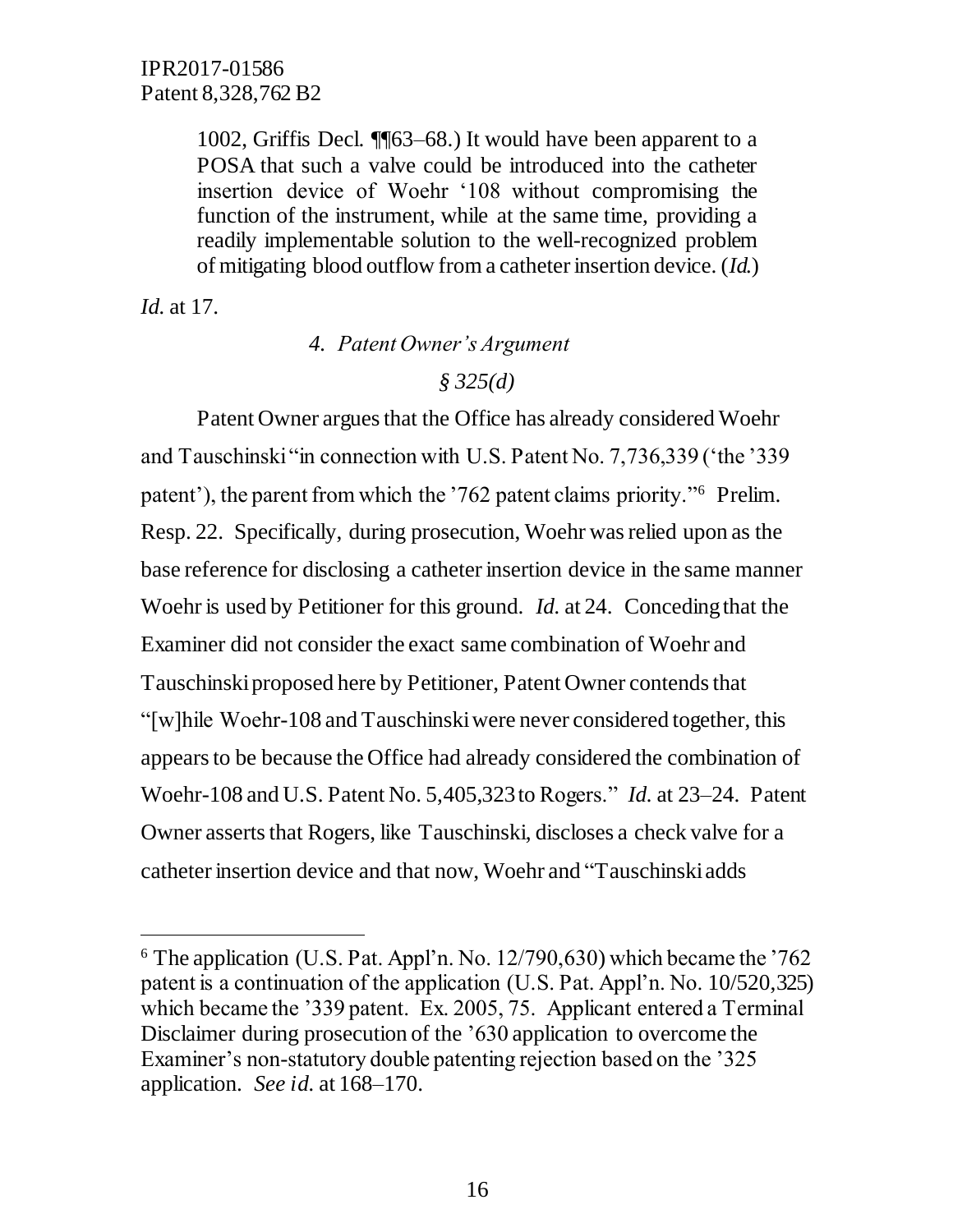$\overline{a}$ 

nothing beyond what was already considered by the Office." 7 Patent Owner argues that exercise of our discretion under § 325(d) to deny institution of this ground is appropriate here because "Petitioner has failed to present any new evidence or arguments that are substantively different than those already presented by the Office during prosecution of the '339 patent." *Id.* at 33.

#### *5. Analysis*

We start with the premise that institution of *inter partes*review is discretionary. *See Harmonic Inc. v. Avid Tech, Inc.*, 815 F.3d 1356, 1367 (Fed. Cir. 2016) ("the PTO is permitted, but never compelled, to institute an IPR proceeding"). In particular, Section 325(d) states that "[i]n determining whether to institute . . . the Director may take into account whether . . . the same or substantially the same prior art or arguments previously were presented to the Office." In evaluating whether to exercise our discretion when the same or substantially the same prior art or arguments previously were presented to the Office under section 325(d), we have weighed some common *non-exclusive* factors, such as:(a) the similarities and material differences between the asserted art and the prior art involved during examination; (b) the cumulative nature of the asserted art and the prior art evaluated during examination; (c) the extent to which the asserted art was evaluated during examination, including whether the prior art was the basis for rejection; (d) the extent of the overlap between the arguments made during examination and the manner in which Petitioner relies on the prior art

<sup>7</sup> The Examiner also considered Tauschinski's valve in combination with a different base reference, Bialecki, U.S. Patent No. 6,652,486 (Ex. 2019). *See* Ex. 2004, 314–325.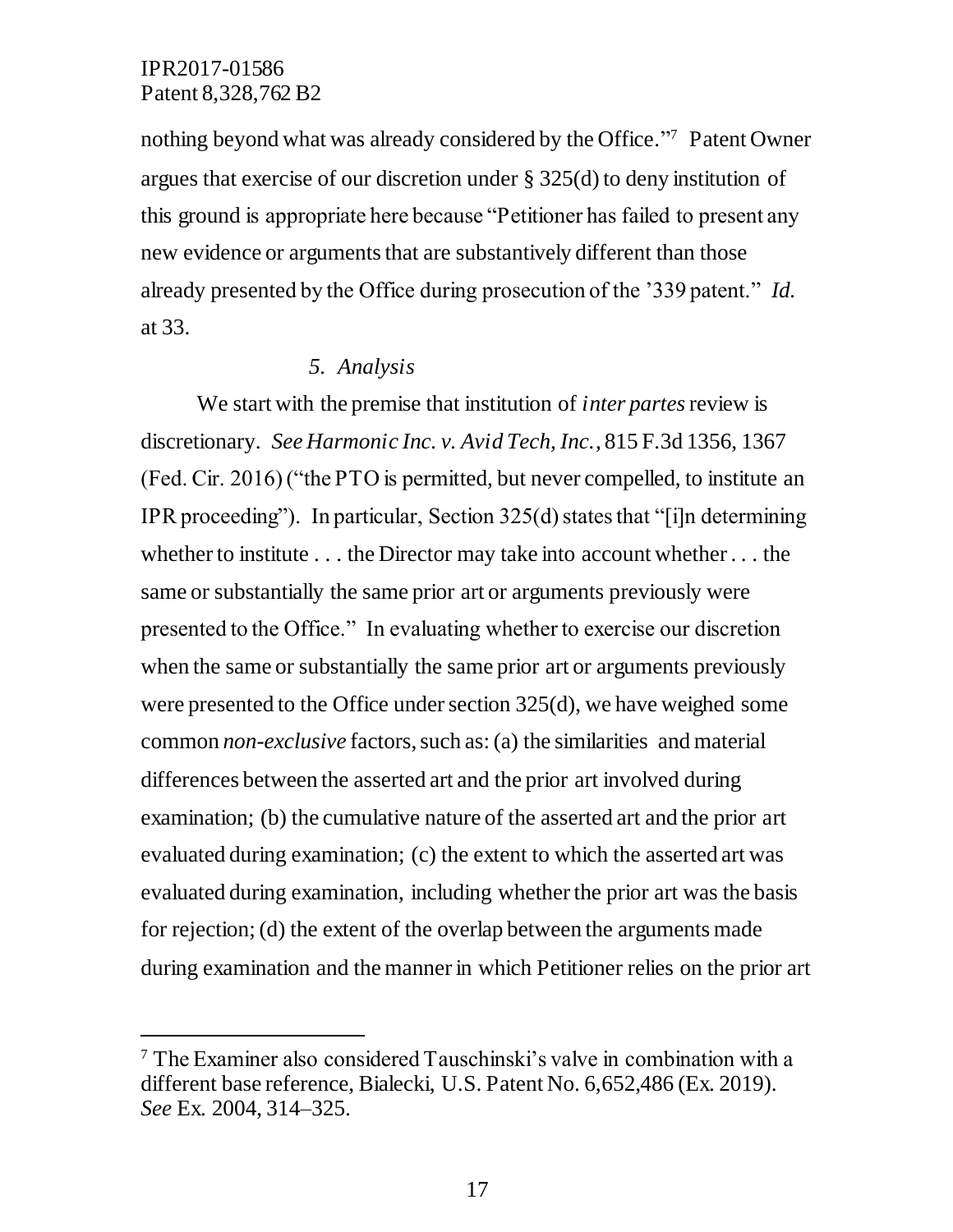$\overline{a}$ 

or Patent Owner distinguishes the prior art; (e) whether Petitioner has pointed out sufficiently how the Examiner erred in its evaluation of the asserted prior art; and (f) the extent to which additional evidence and facts presented in the Petition warrant reconsideration of the prior art or arguments.<sup>8</sup>

# *(a)The Similarities and Material Differences Between the Asserted Art and the Prior Art Involved During Examination*

Woehr, relied upon by Petitioner as the base reference here, was also the base reference in the Examiner's Woehr/Rogers obviousness rejection during examination. *See* Ex. 2004 121–124. In this proceeding, Petitioner applies Tauschinski, rather than Rogers as the secondary reference.

As shown and discussed above, Tauschinski discloses valve actuating element 10 slidingly disposed in catheter hub 1, and that actuating element 10 slides within the catheter hub to open slit 8 in the valve. Pet. 19 (citing Ex. 1005, 3:20–36). Tauschinski's valve is intended to allow a catheter to be inserted through the valve element 10 and, when the catheter is removed, "the closed connector is intended to prevent an emergence of blood or an ingress of air through the fitting." Ex.  $1005$ ,  $2:17-19$ . Rogers similarly "relates to a catheter check valve assembly that prevents unintended back

<sup>8</sup> *See, e.g.*, *Palo Alto Networks v. Finjan*, Case IPR2015-01999, slip op. at 68 (PTAB Mar. 29, 2016) (Paper 7) (evaluating the similarities between the asserted art and the references relied on during examination and determining the extent arguments considered during examination); *Dorco Co. v. The Gillette Co.*, Case IPR2017-00500, slip op. at 18–19 (PTAB June 21, 2017) (Paper 7) (considering whether Petitioner identifies errors by the Office or explanation of why the Office should revisit the patentability issues considered by the Examiner, and also considering the overlap of arguments).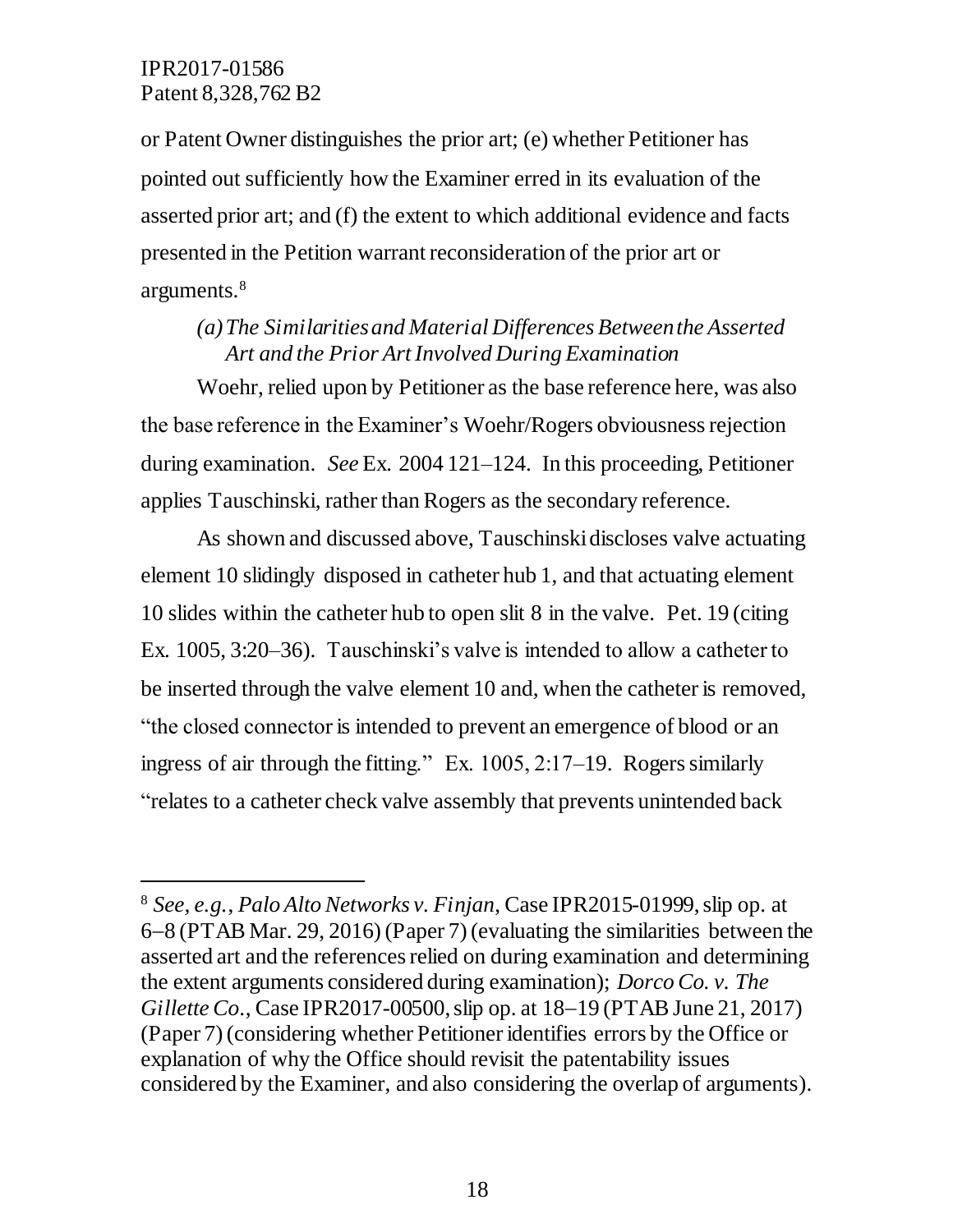$\overline{a}$ 

flow of body fluids through the catheter when the trocar used in placing the catheter in the body is removed." 9 Ex. 2018, 1:5–9.

Figure 3 from Rogers is reproduced below.



Figure 3 of Rogers illustrates check valve assembly 10 including slit 48 in valve 14, and sliding separator 12, in comparison with Figure 2 from Tauschinskibelow.

 $9$  A "trocar" is "a sharp-pointed surgical instrument." MERRIAM-WEBSTER ONLINE DICTIONARY https://www.merriam-webster.com/dictionary/trocar (last visited Nov. 27, 2017).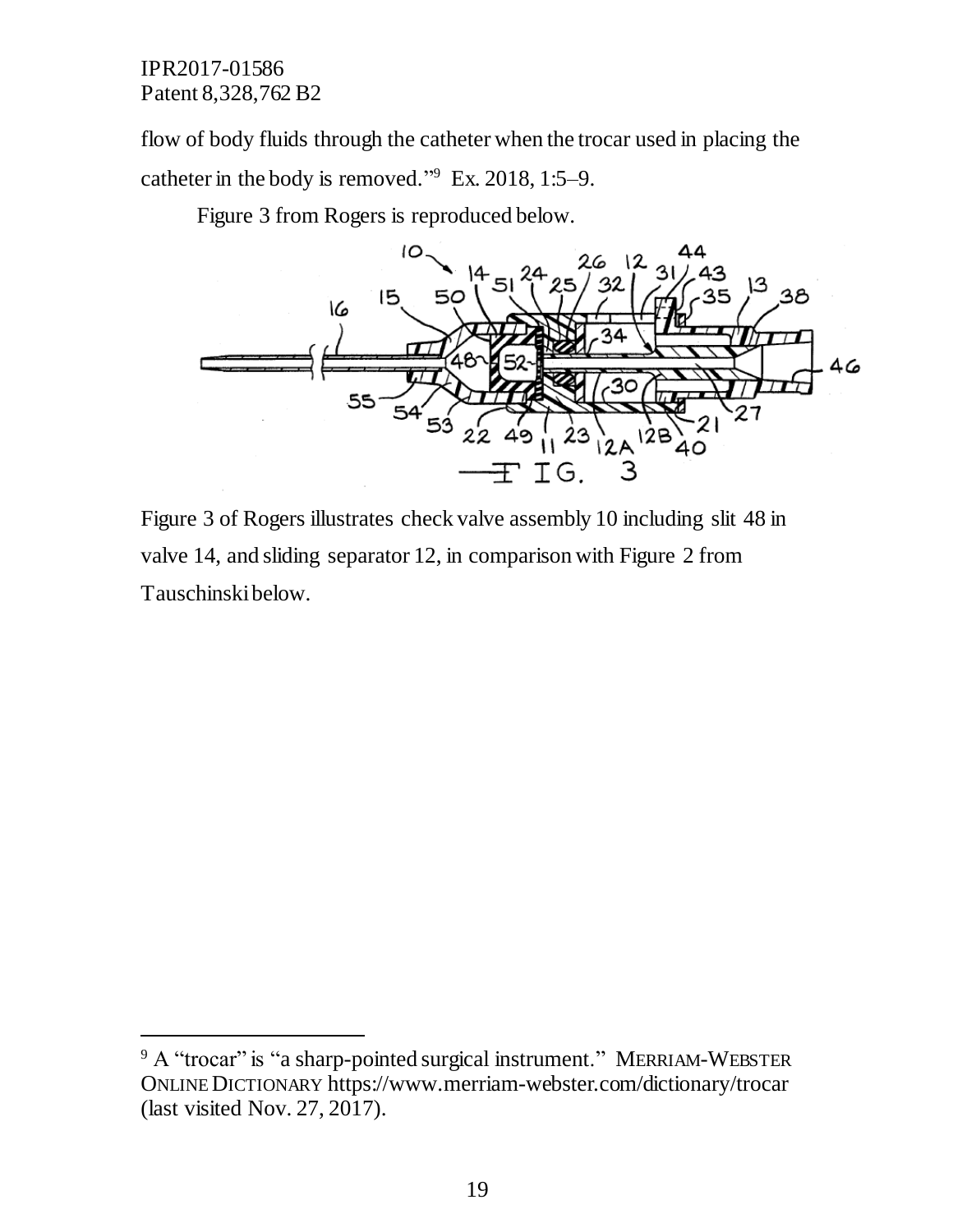**Hig.** 2



Tauschinski's valve, shown above in Figure 2, includes valve disc 3, slit 8, and slidable actuator 10.

Functionally, Rogers and Tauschinski operate the same way, permitting the insertion of a needle, trocar, or catheter through the valve, and then closing the valve against blood or fluid flow upon removal of the needle or catheter. *Compare* Ex. 1005, 2:7–19, *with* Ex. 2018, 1:5–9. From a structural standpoint, both valves include an actuating element defining a central passage that impacts the valve to open the slit in the valve and then receive and guide a needle through the valve opening. *Compare* Ex. 1005, 3:20–32, *with* Ex. 2018, 4:23–30. The most observable structural difference is that Tauschinski's actuator has a frustoconical-shaped end portion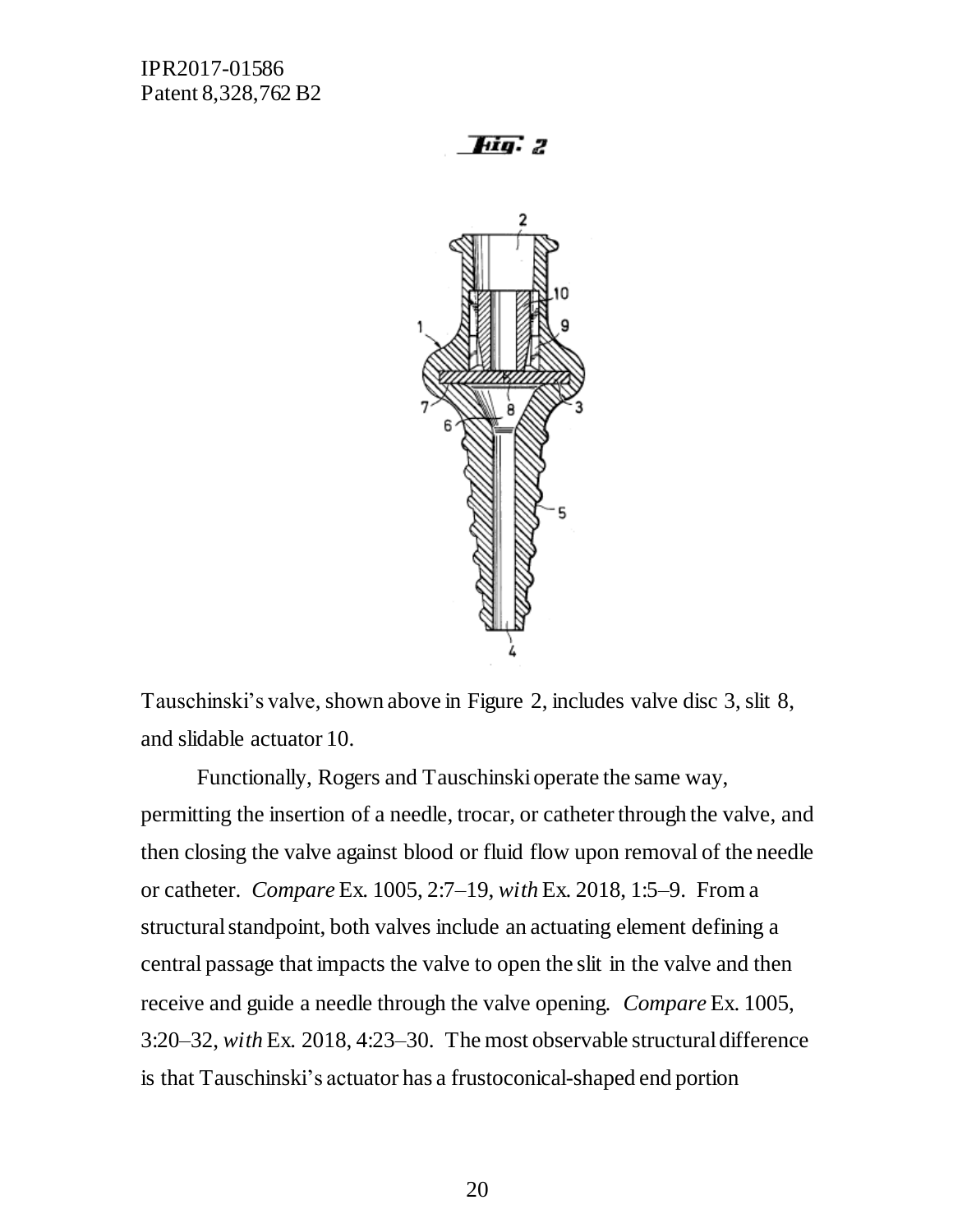adjacent the valve disc whereas Rogers' actuator, i.e. separator 12, is cylindrical and has a longer body portion 12A extending to an enlarged body portion 12B. Also, Rogers has a duckbill valve 14 with a different crosssection than a simple disc. Ex. 2018, 2:36–41, 50–53. We cannot reasonably consider such differences "material" because, on one hand these structural differences do not appear to affect in any a meaningful manner, the functioning of the check valve itself, and because Petitioner has not relied on, or substantively addressed, any particular differences between Rogers and Tauschinski valve structure as a basis for unpatentability in the Petition. We therefore give little weight to the fact that Tauschinski is a different secondary reference from Rogers.

## *(b)The Cumulative Nature of the Asserted Art and the Prior Art Evaluated During Examination*

Patent Owner points out that Tauschinski was substantively evaluated by the Examiner, as combined with Bialecki. Prelim. Resp. 15–21, 23–24, 25–27 (citing Ex. 2004, 314–323). During prosecution, Bialecki was relied upon as a base reference disclosing a catheter insertion device, and Tauschinskiby the Examiner for

a check valve [] disposed between the catheter tube and the needle guard element in the catheter hub through which the hollow needle extends in, the ready position and which automatically closes after the removal of the needle, and wherein the check valve remains in the catheter hub when the hollow needle is removed from the catheter hub and the catheter tube.

Ex. 2004, 317. Petitioner has relied on Tauschinski, here in its Petition, in combination with Woehr for the same reasons, stating that Tauschinski teaches a

valve (e.g., element 3) for deflecting the valve to permit fluid flow through the interior cavity of the catheter hub . . .wherein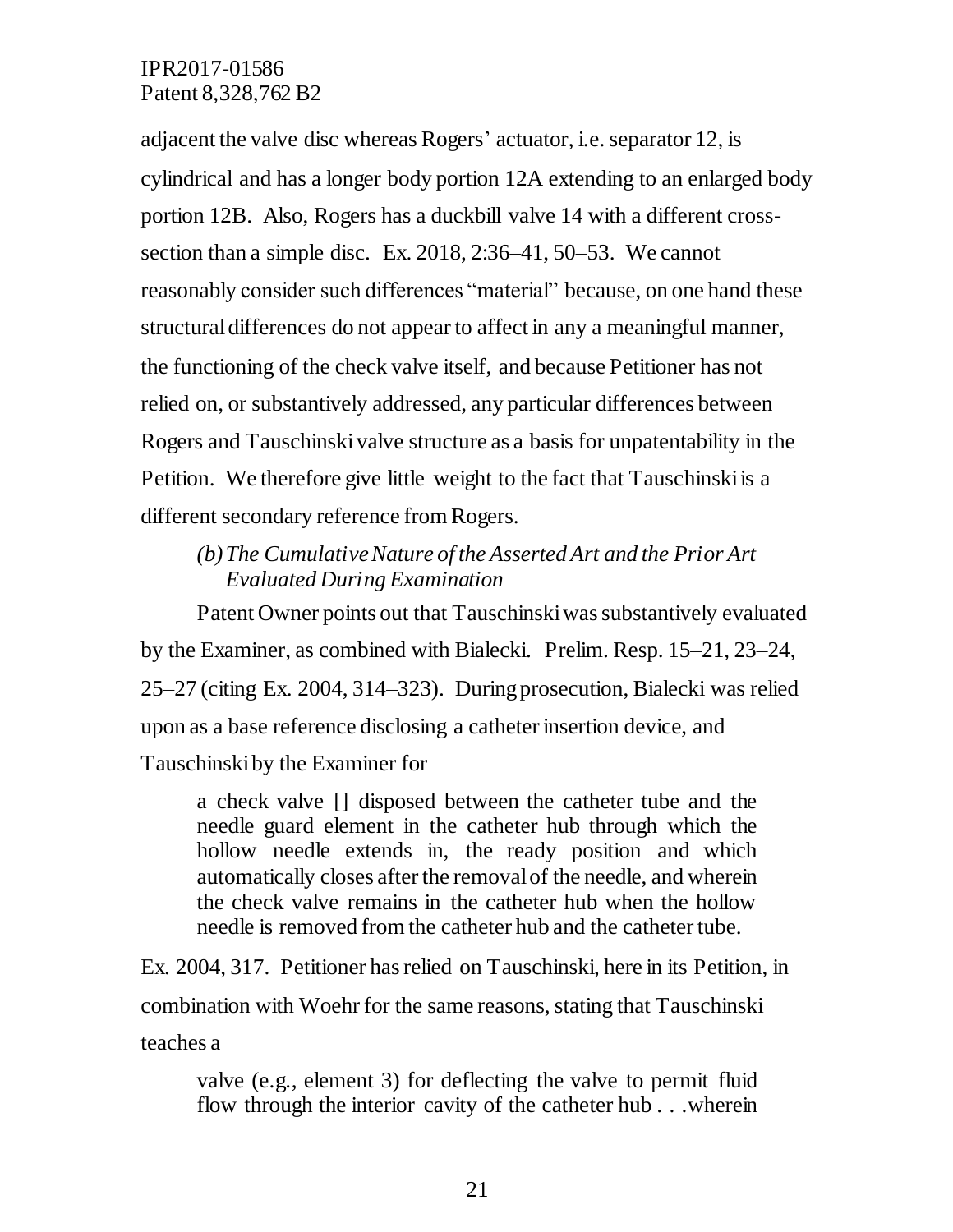the valve (e.g., element 3) remains inside the interior cavity of the catheter hub when the needle is removed from the catheter tube (e.g., element 4) and the catheter hub (e.g., element 1).

Pet. 18, 25. Considering these explanations, Tauschinski was, therefore, evaluated substantively by the Examiner during prosecution, even if not in combination with Woehr, in the same manner as Petitioner proposes now. Further, the asserted combination of Woehr and Tauschinski are mostly similar and cumulative in the evidentiary context of disclosure when compared to Woehr and Rogers that was evaluated by the Examiner. Indeed, we are also not apprised of any probative differences between the Examiner's obviousness evaluation over Bialecki and Tauschinski, and the current assertion of Woehr and Tauschinski. Also, Petitioner has not articulated any substantive differences between the prior art alone or in combination, nor do we discern any significant disparity based on our review of these references. Petitioner's rearrangement of previously considered prior art presents little, if any, persuasive new evidence of unpatentability. Thus, we understand these references are primarily cumulative in nature.

# *(c) The Extent to which the Asserted Art was Evaluated During Examination, Including Whether the Prior Art was the Basis for Rejection*

As discussed above and pointed out by Patent Owner, Tauschinski and Woehr were substantively considered, albeit in separate obviousness rejections, during prosecution of the parent application from which the '762 patent issued as a continuation. *See* Ex. 2004, 121–124, 314–323; Ex. 2005, 75. However, as we determined above there are no material differences between the structure and function of the check valve elements relied on in Tauschinski and Rogers. And, the asserted prior art for this ground of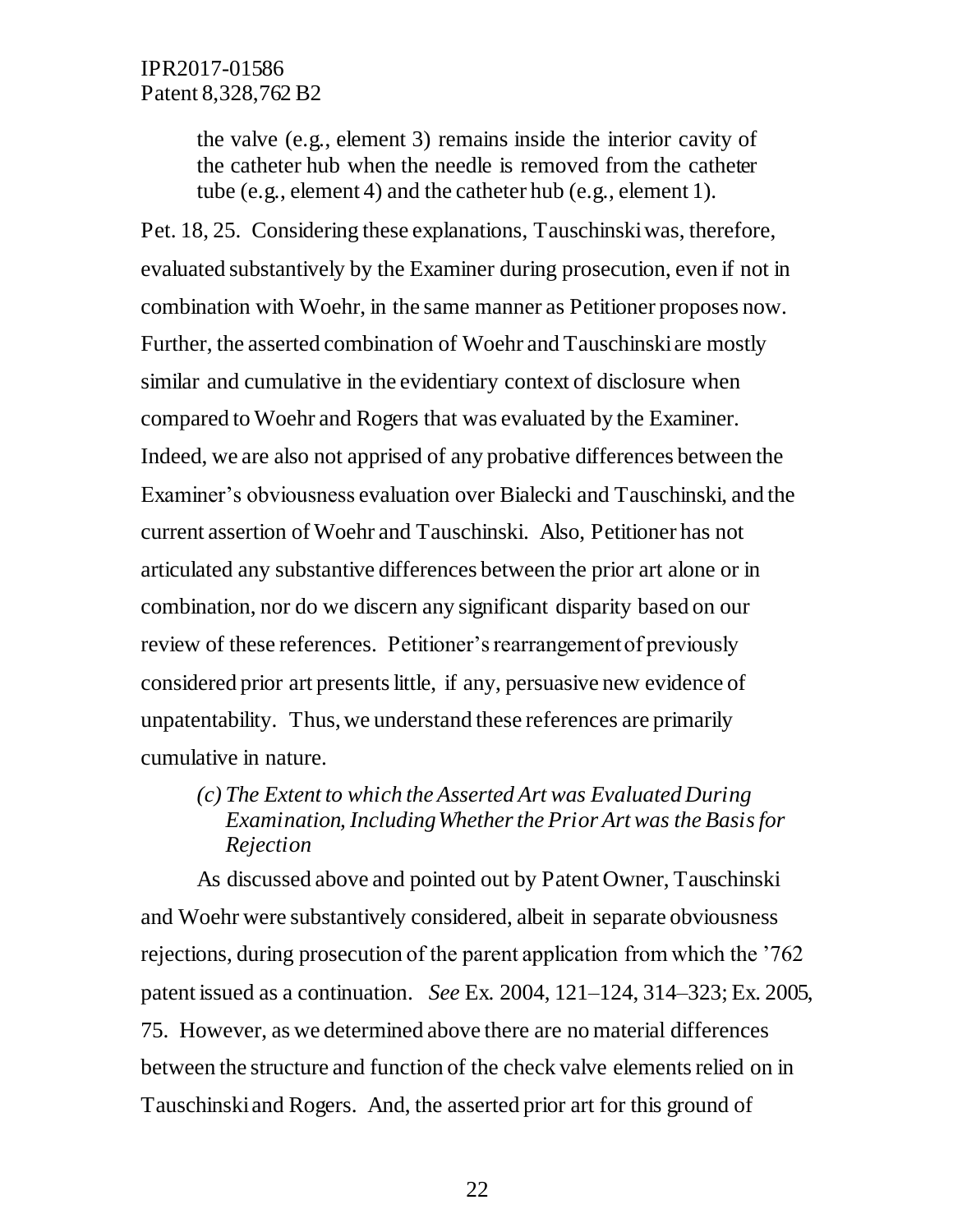unpatentability, i.e. Woehr and Tauschinski, were each considered by the Examiner, albeit in separate obviousness rejections, during prosecution. This is not a case where the prior art was simply listed in an IDS during prosecution. Both Tauschinski and Woehr were included as a basis for, and evaluated with respect to obviousness rejectionsin the parent application over claims with scope similar to that of the '762 patent, as evidenced by the Terminal Disclaimer filed by Applicant in the prosecution leading to allowance of the '762 patent. *See id.* at 314, 344–352, *see also* Ex. 2005, 170–171.

We are not persuaded on this record that rearranging previously substantively considered prior art, and advancing essentially the same positions raised by the Examiner during prosecution of the parent application, presents persuasive new evidence of unpatentability that was not evaluated previously by the Office.

# *(d)The Extent of the Overlap Between the Arguments Made During Examination and the Manner in which Petitioner Relies on the Prior Art*

We appreciate, as Petitioner argues that, "[t]he Ground presents a new combination of references that has not previously been considered." Pet. 13. However, as discussed above, there is significant overlap in the arguments where Petitioner relies on the combination of Woehr and Tauschinski in the same manner as the Examiner relied on Bialecki and Tauschinski, and Woehr and Rogers. Petitioner has not persuasively explained why the "new combination" leads to any different argument or reasoning then that previously advanced by the Examiner. For example, based on Weohr/Rogers combination, the Examiner reasoned that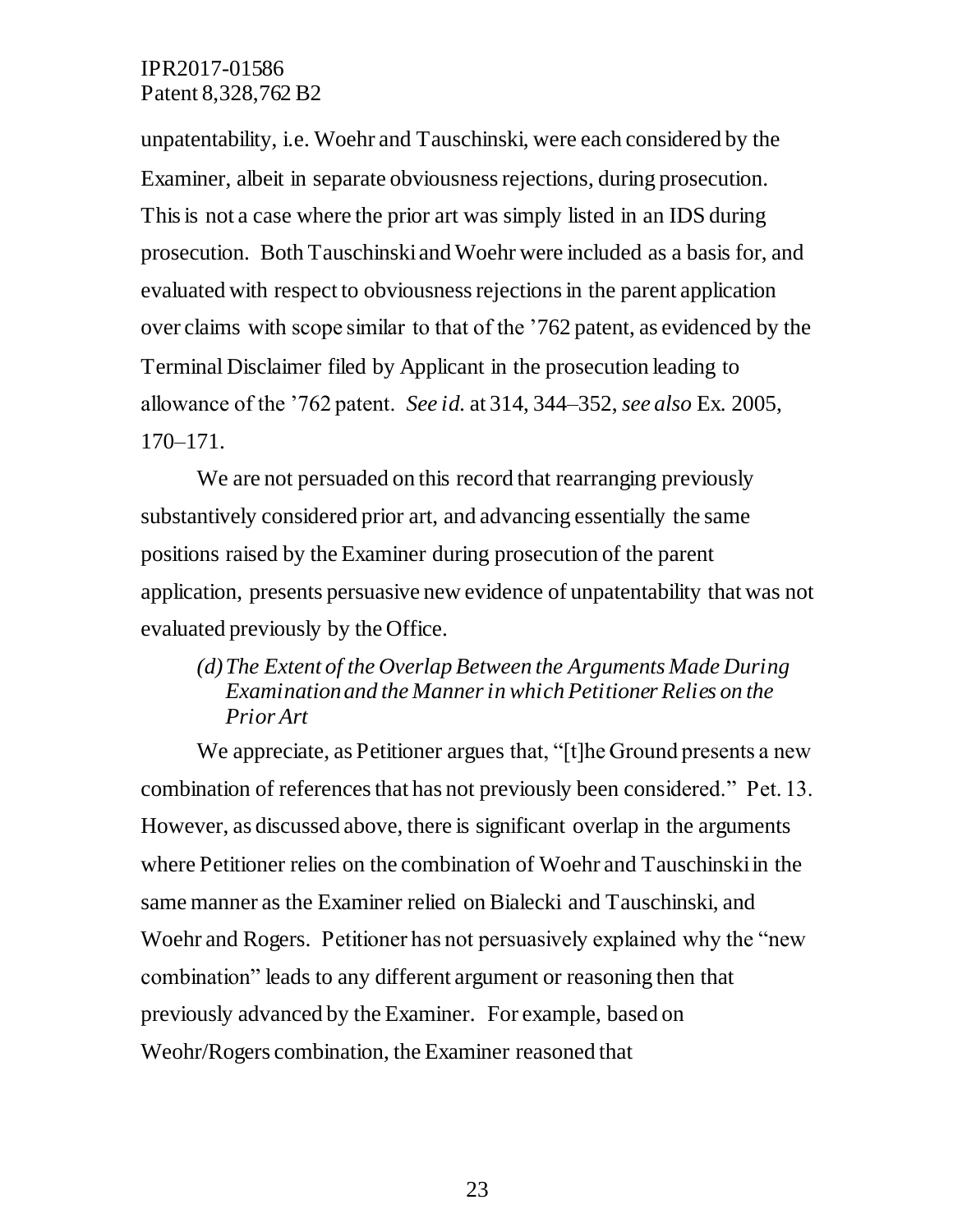[s]ince the function of catheters is to allow controlled delivery of medicaments or removal of blood from a patient's vessel, it would have been obvious to one of ordinary skill in the art to modify Woehr's cath[e]ter insertion device with a check valve to control intravenous fluid transmission and fluid sampling by closing the fluid pathway after removing the needle.

Ex. 2004, 122. Now, Petitioner argues similarly, based on

Weohr/Tauschinski, that

A POSA would have found it obvious to improve Woehr '108 by adding protective elements, such as a valve to prevent the emergence of blood, based on the known technique disclosed in Tauschinski to improve a similar catheter insertion device.

Pet. 17 (citing Ex. 1002, ¶¶ 63–68). Although not verbatim, we find there is substantial overlap in the arguments where Petitioner argues that the prior art "perform[s] known functions with predictable results and there is no unexpected result on which to base the patentability of the claims." Pet. 13. Based on the Petitioner's explanation as to how and why a person of skill in the art would have combined the references, and here, considering the same and similar references as applied during examination, we find little if any, different argument then that considered previously by the Office. *See Unigene Labs., Inc. v. Apotex, Inc.*, 655 F.3d 1352, 1360 (Fed. Cir. 2011) ("obviousness requires the additional showing that a person of ordinary skill at the time of the invention would have selected and combined those prior art elements in the normal course of research and development to yield the claimed invention.").

(e) *Whether Petitioner has pointed out sufficiently how the Examiner erred in its evaluation of the asserted prior art*

Petitioner has not pointed to error by the Examiner, or for that matter addressed the evidence and argument presented by Patent Owner, during the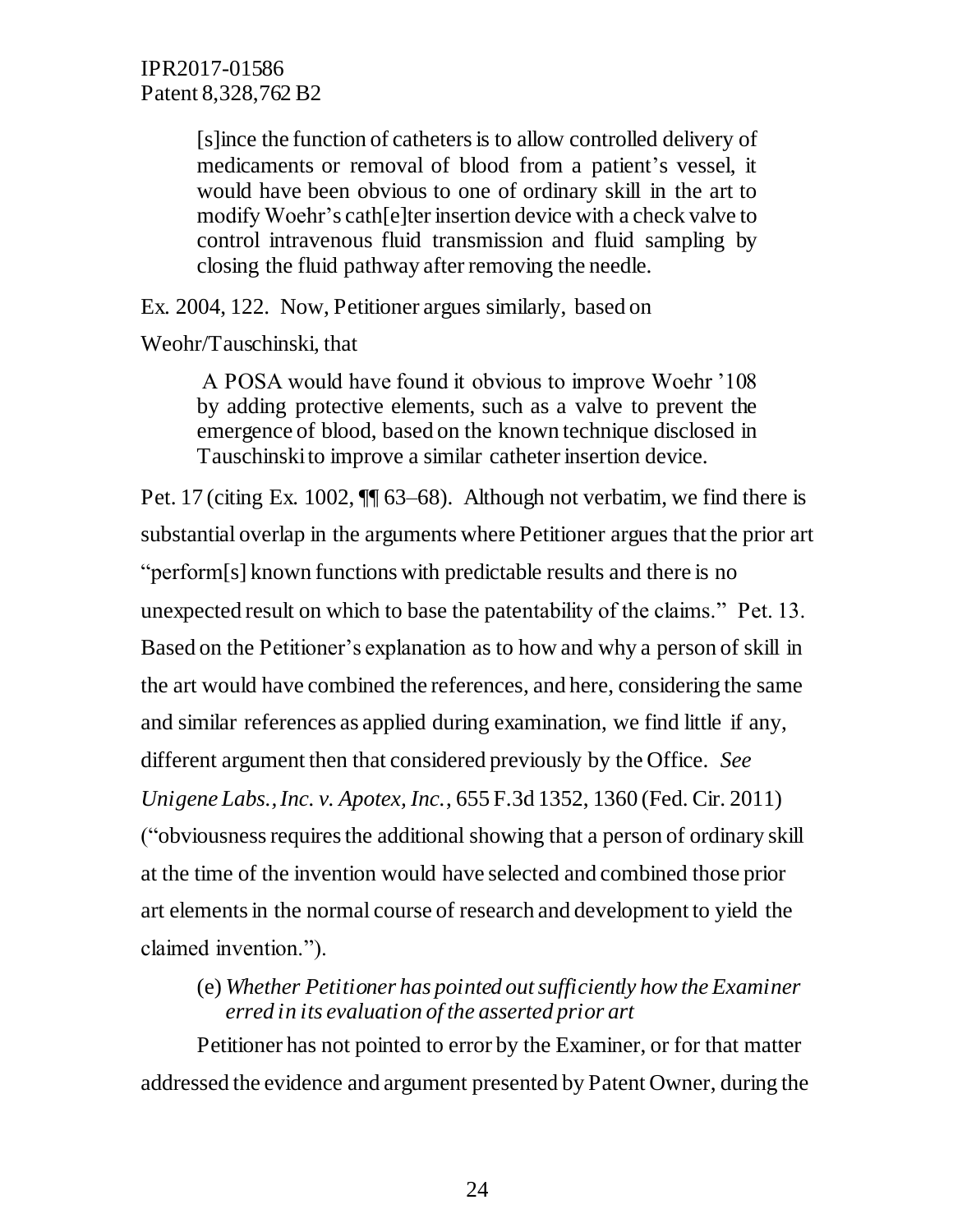underlying prosecution of the '762 patent. Mainly, as discussed below, Petitioner asserts that it presents new testimonial evidence that has not been considered by the Office.

## *(f) The Extent to which Additional Evidence and Facts Presented in the Petition Warrant Reconsideration of the Prior Art or Arguments.*

Petitioner contends that there is additional evidence "including the testimony of Jack Griffis (Ex. 1002) and testimony by Patent Owner's own expert" that was not previously considered by the Office. Pet. 13. For its part, Patent Owner asserts that Mr. Griffis has not substantively reviewed the prosecution history of the '762 patent, and that he "cannot explain, why the new proposed combination of Woehr-108 and Tauschinski is any different than the evidence already of record showing the patentability of the Challenged Claims." Prelim. Resp. 31.

Mr. Griffis's declaration addresses the combination of Woehr and Tauschinski with respect to independent claim 18. Ex. 1002 ¶¶ 61–83. Mr. Griffis testimony, specifically at ¶ 63, explains that "Tauschinski discloses positioning a valve (element 3) in sealing communication with the interior cavity of the catheter hub for regulating fluid flow through the interior cavity." *Id.* ¶ 63 *(citing* Ex. 1005, 2:7–32). Mr. Griffis further testifies that there was a recognized problem in "that during use of an I.V. catheter assembly it is desirable to minimize 'any blood leakage from the assembly so as to reduce the risk of transmitting blood-borne diseases to medical personnel.'" *Id.* ¶ 66 (citing Ex. 1003 1:15–18). And, Mr. Griffis alleges that it would a matter of "routine design" to accommodate a valve and valve actuator in Woehr's device. *Id.* ¶¶ 71, 78.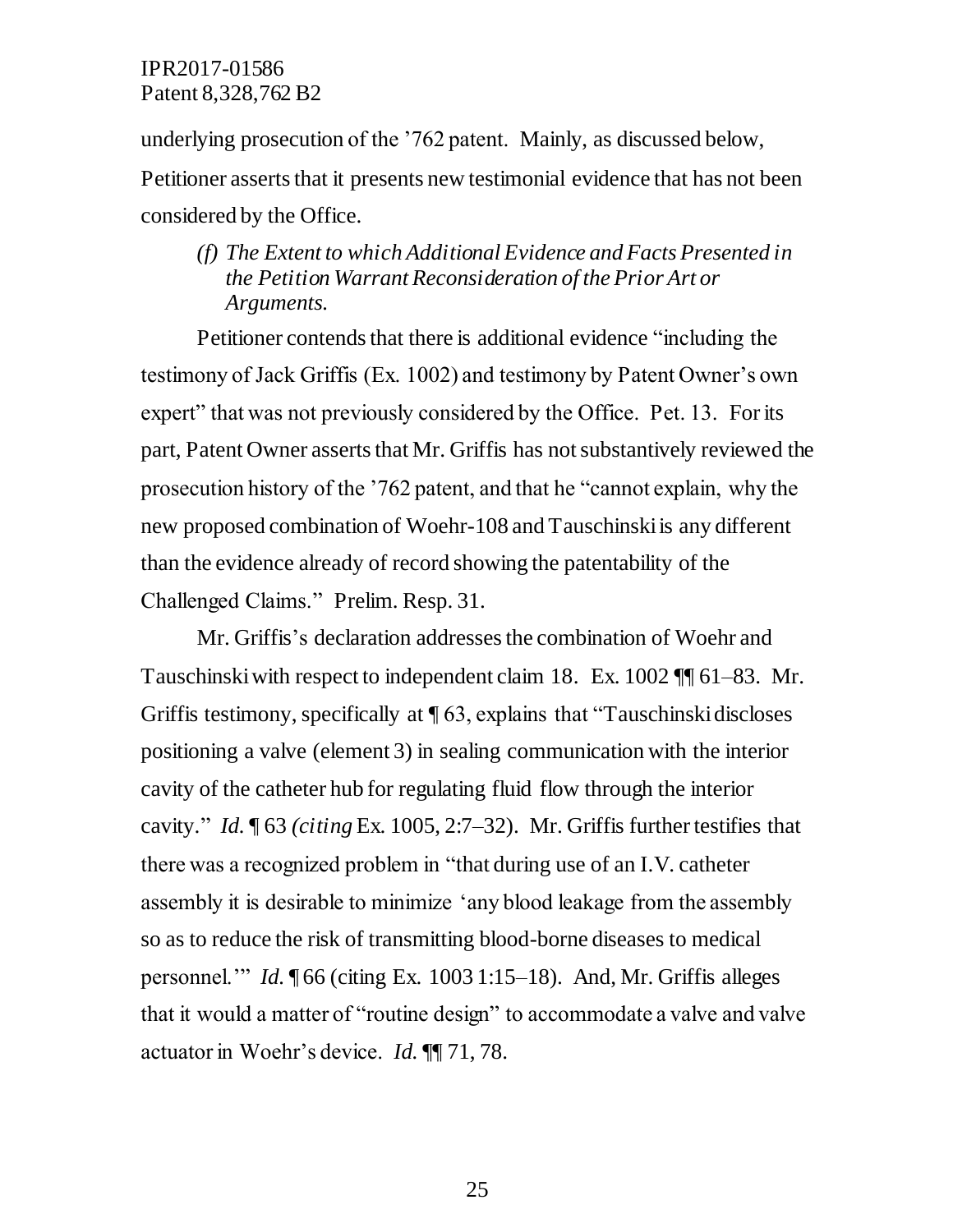Although during prosecution the Examiner did not explicitly state that it was "routine design" to combine Woehr and Rogers, we understand implicit in the Examiner's obviousness rejection that a person of ordinary skill in the art would have, and could have, integrated the relevant structures from the references. *See* Ex. 2004, 122 ("Since the function of catheters is to allow controlled delivery of medicaments or removal of blood from a patient's vessel, it would have been obvious to one of ordinary skill in the art to modify Woehr's cath[e]ter insertion device with a check valve to control intravenous fluid transmission and fluid sampling by closing the fluid pathway after removing the needle."). Applicant overcame this rejection explaining in significant detail that

the tubular portion 12A disclosed by Rogers would act as a divider or wall and never allow the crimp on the needle to engage the guard to then separate the guard form the catheter hub in a used position to cover the needle tip. Accordingly, the proposed modification is defective and will not operate. As such, the two references cannot be combined to reject the claimed device without undue modification.

Ex. 2004, 241. This is just one example, among others, of Applicant's detailed arguments presenting evidence and technical explanations that the structures were not compatible, and would not have been combined by one of skill in the art because such a combination would not have operated or functioned in a manner that would have assured a reasonable expectation of success. Ex. *See id*. at 239–243.

Mr. Griffis arguably provides a reason to combine Woehr and Tauschinski, that is, to prevent blood leakage from Woehr's catheter assembly. Ex. 1002 ¶ 65. What is lacking in Mr. Griffis's testimony, however, are sufficient evidentiary underpinnings supporting the assertion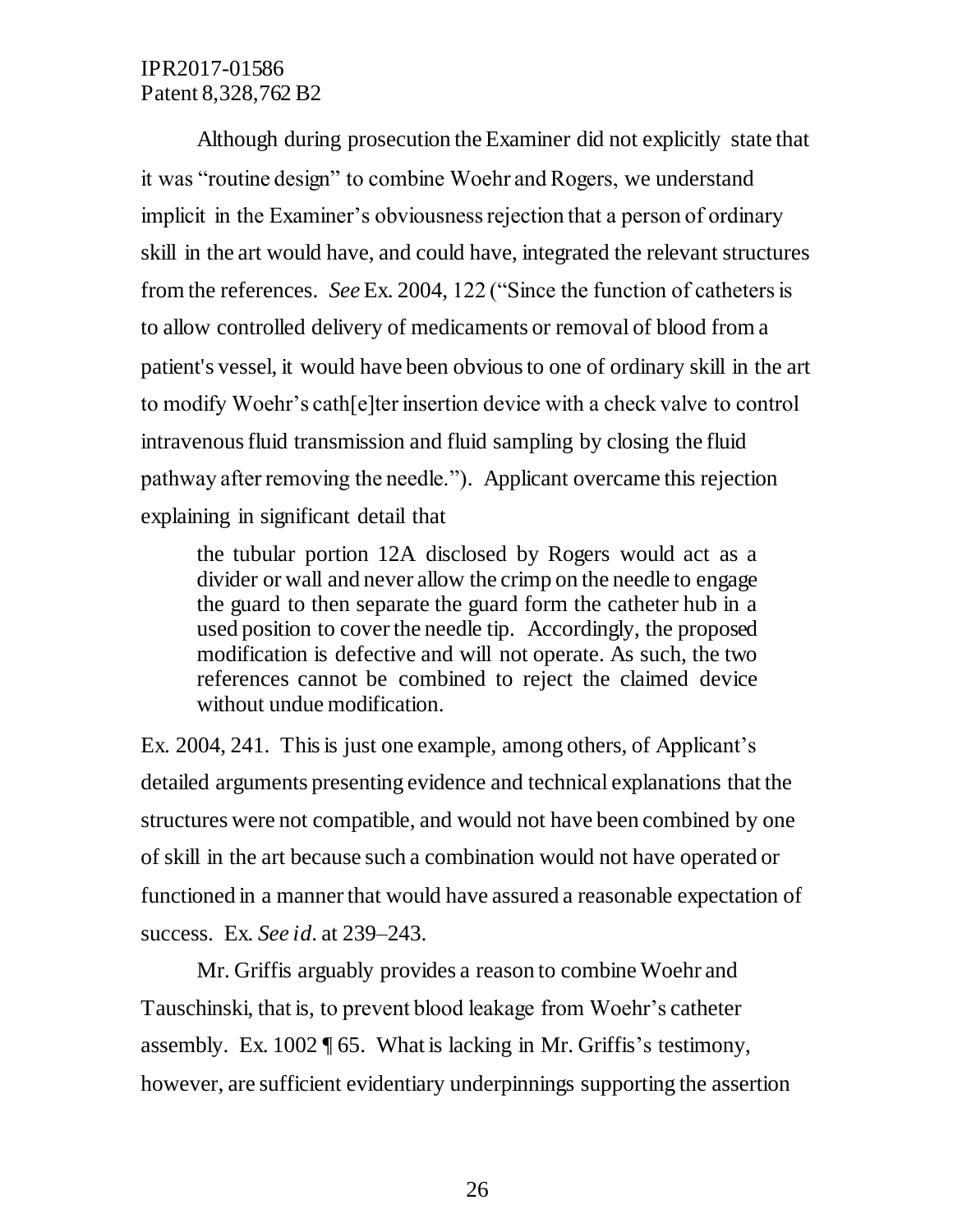that the combination is simply "a matter of routine design" for one of ordinary skill in the art. *Id.* ¶ 71. Mr. Griffis's reliance on an entirely different reference, Van Heugten, as evidence to support his contention that one of ordinary skill would have combined Woehr and Tauschinski, is not persuasive because Van Heugten discloses a structurally and functionally different needle protection device from Woehr. *See* Ex. 1002 ¶ 78, *and compare* Ex. 1003, Fig. 2, *with* Ex. 1004, Figs. 10A–B. That a valve can be implemented with a catheter and needle protective device, as disclosed in Van Heugten, does not show persuasively why one of skill in the art would combine Woehr and Tauschinski. The simple fact that Woehr could be modified does not satisfy the requirements for a finding of obviousness. *In re Laskowski*, 871 F.2d 115, 117 (Fed. Cir. 1989); *In re Mills*, 916 F.2d 680,682 (Fed. Cir. 1990).

Mr. Griffis's testimony was not considered by the Examiner, this much is true. However, besides the generalized analogy to Van Heugten, Mr. Griffis's testimony presents little persuasive technical evidence or explanation as to why one of ordinary skill in the art would have combined Tauschinski's valve with Woehr's catheter hub and spring needle protective device. For instance, Mr. Griffis opines that the Woehr/Tauschinski combination "is a predict[t]able variation of known concepts, which, when combined, would yield predictable a result." Ex. 1002 ¶ 76. Neither Petitioner, nor Mr. Griffis, takes the opportunity to explain why Applicant's arguments made during prosecution were in error, or how those arguments would not apply to this asserted ground. Additionally, given the prosecution history, Mr. Griffis's testimony, which explains what each of Woehr and Tauschinski teach, e.g. that Tauschinski's valve actuating element is in-line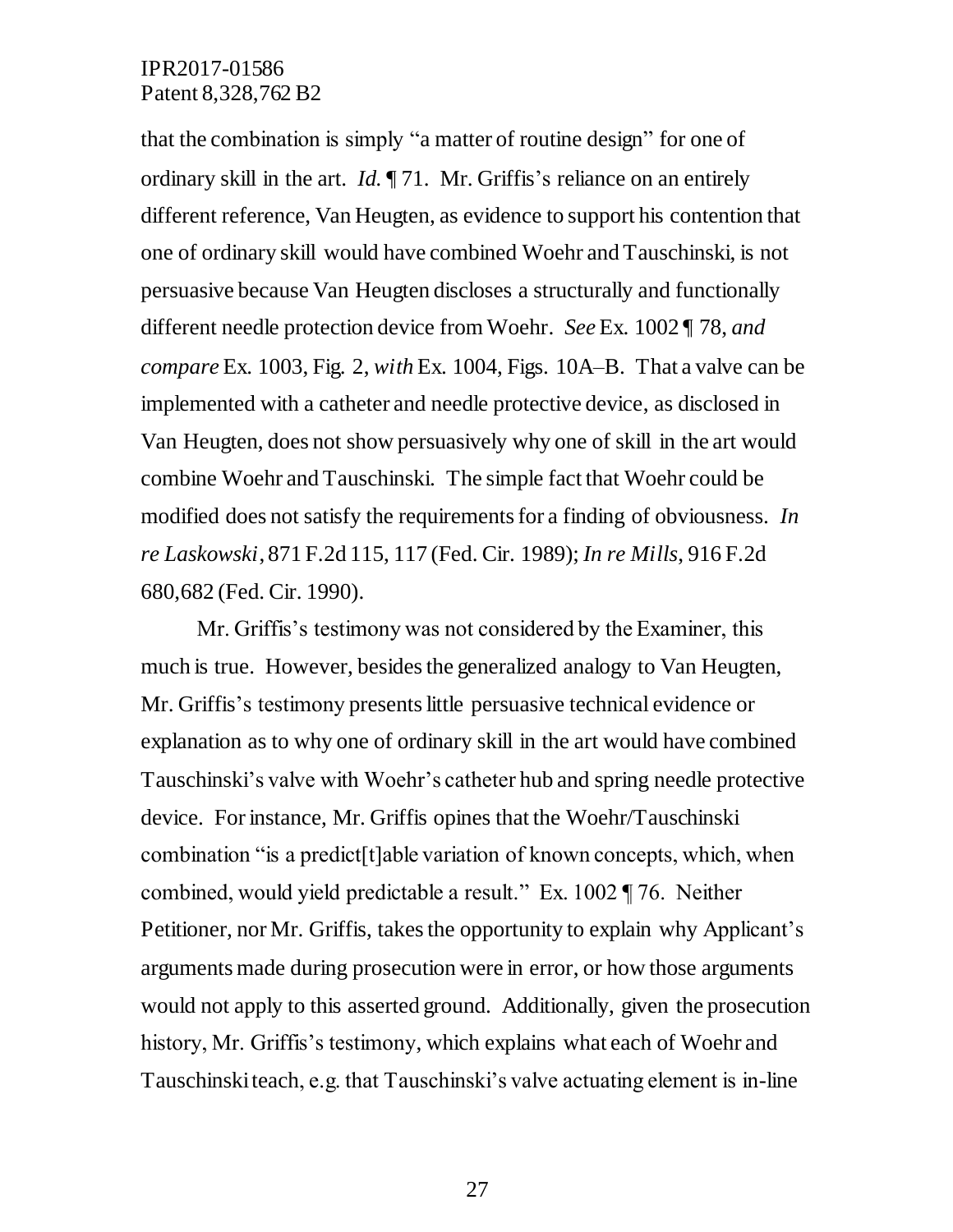with the catheter hub, fails, however, to provide probative evidence and persuasive explanation as to why and how one of skill in the art would have combined Woehr and Tauschinski. Expert testimony that does not disclose the underlying facts or data on which the opinion is based is entitled to little or no weight. 37 C.F.R. § 42.65(a). Mr. Griffis's declaration does not provide persuasive facts, data, or analysis to support the stated opinion. Without such testimony, we are not persuaded that the mere existence of the elements in the prior art warrants reconsideration of the prior art and arguments presented earlier to the Office. *See* Ex. 1002 ¶ 75.

#### *(g)Weighing the Factors.*

The same base reference, Woehr, as used in this obviousness ground was relied upon in the same manner during prosecution, and it is combined with a secondary reference, Tauschinski, which was also applied in the same manner by the Examiner as it is here in the Petition. With only a nominally different combination of prior art and considering that Petitioner presents the same arguments as were meritoriously overcome by the Applicant during prosecution, based on our evaluation of the non-exclusive factors above, we are persuaded that exercising our discretion under 325(d) on this particular ground is appropriate.

#### *D. Alleged Obviousness over Van Heugten*

Petitioner contends that claims 18 and 22 are unpatentable over Van Heugten. Pet. 30–41.

#### *1. Van Heugten (Ex. 1003)*

Van Heugten is a U.S. Patent titled "Catheter with Controlled Valve." Ex. 1003, [54]. Van Heugten discloses a "catheter hub assembly . . . wherein the assembly contains a membrane useful in preventing backflow of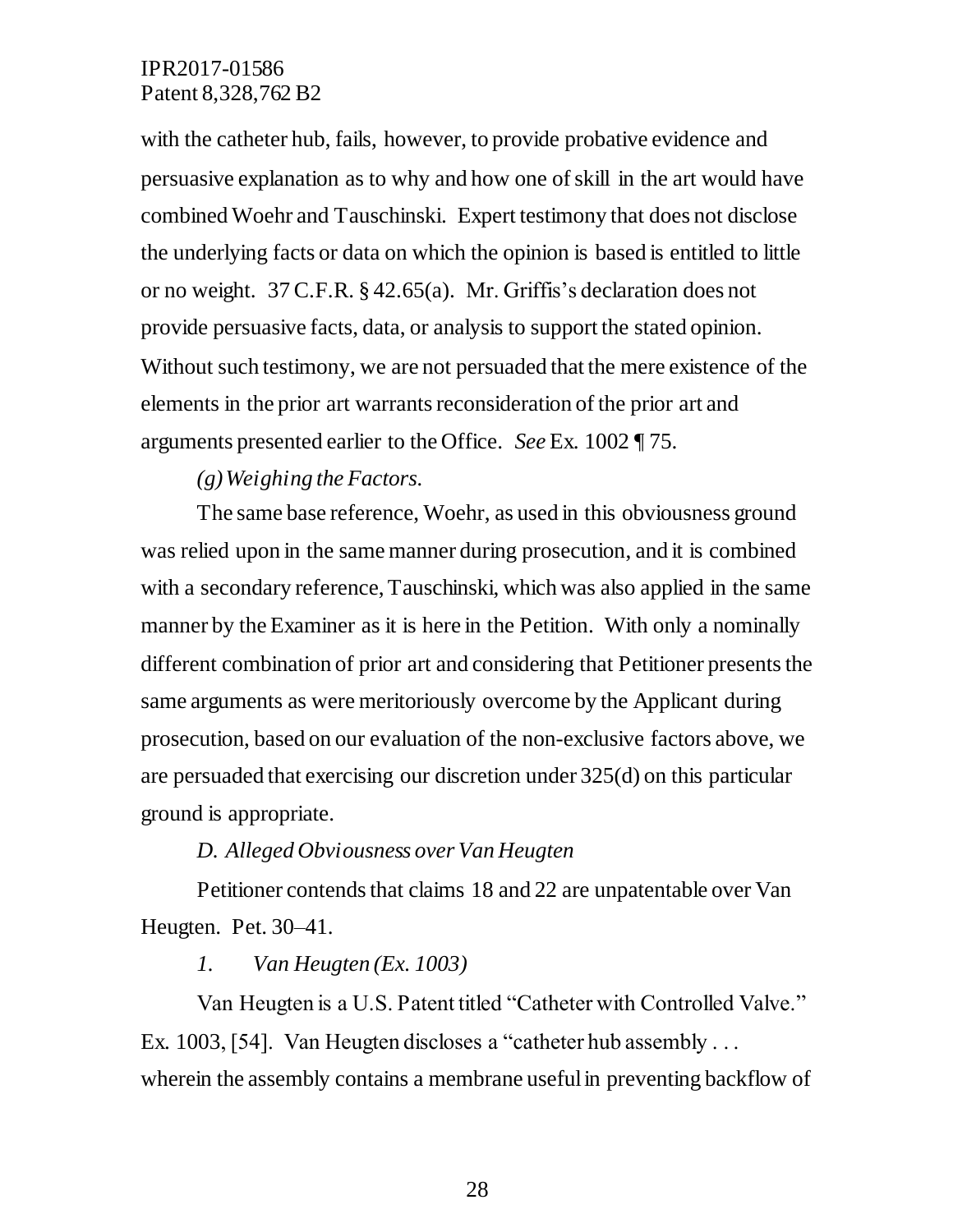blood." *Id.* at [57]. To illustrate Van Heugten's catheter assembly, we reproduce Figure 2, below:



Figure 2 depicts a cross-sectional view of Van Heugten's catheter assembly 10. *Id.* at 2:9–10, 19─21. In particular, Figure 2 illustrates catheter assembly 10 with catheter 50 and needle 24, which needle guard 30 covers upon retraction of needle 24 to prevent inadvertent needle injury to the user or others. *See id.* at 2:36–39, 3:34–58. Catheter assembly 10 also includes valve membrane 110, which is illustrated in Figures 4a and 4b, which we also reproduce, below:



As disclosed in Van Heugten, Figures 4a and 4b further show membrane assembly 100 comprising a one-directional valve membrane 110. *Id.* at 3:59–64. Figure 4a (above-left) depicts membrane 110 as being "punctured" by needle 24 (*id.* at 3:59–4:3), while Figure 4b (above-right) depicts needle 24 removed, where upon "removal from the catheter hub 52, the valve membrane closes" (*id.* at 4:6–9). The sealed valve member 110 is "generally configured as a 'duck bill' valve or a valve of similar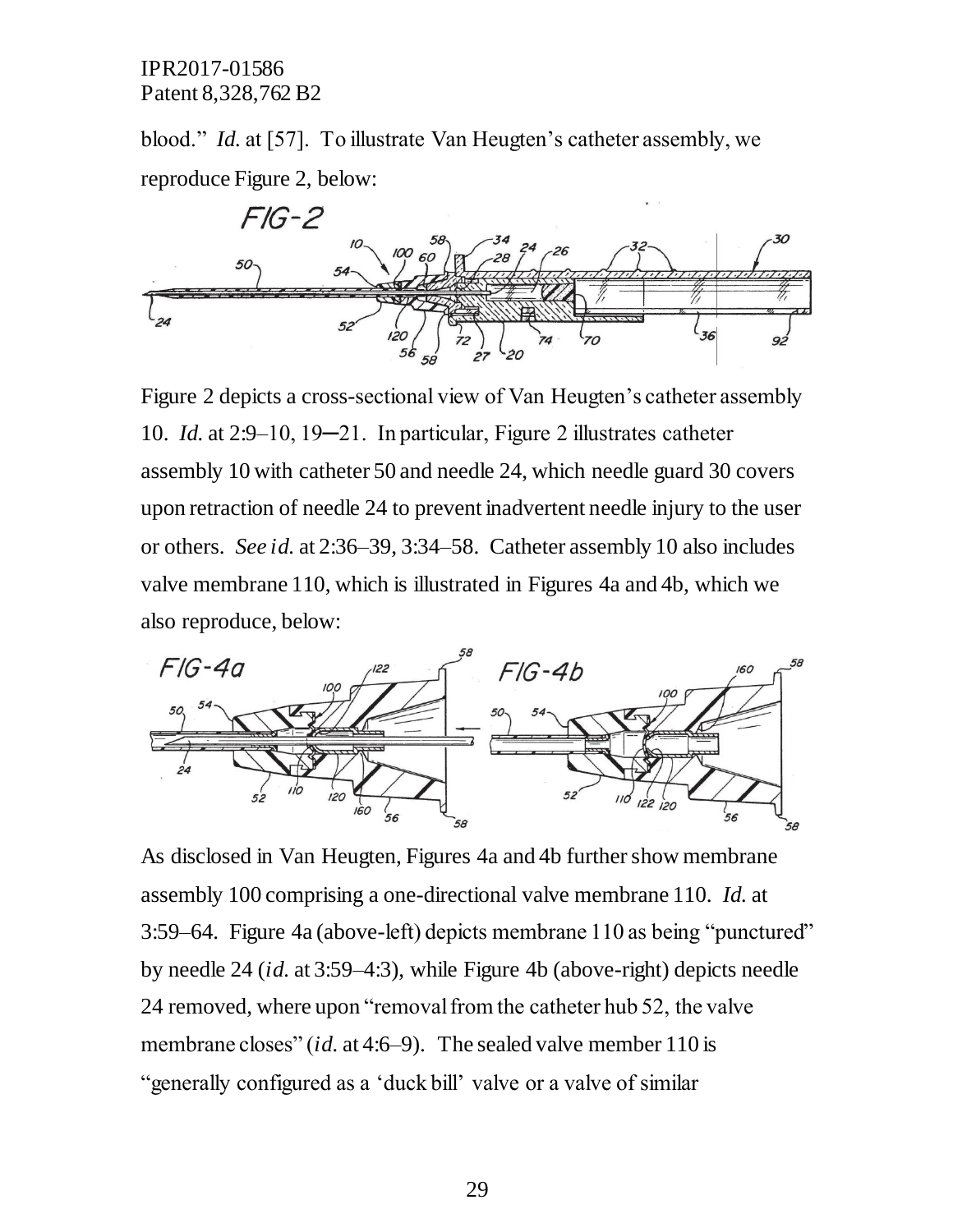configuration and smoothly allows removal of . . . needle 24[, so that upon] removal of the needle 24 from the catheter 50, the valve membrane unidirectionally closes so that blood will not flow into flash chamber 26." *Id.* at 4:23–30.

#### *2. Petitioner's Challenge to Claims 18 and 22*

Petitioner argues that Van Heugten teaches a "catheter insertion device" that meets all the method and step limitations of claims 18 and 22, including attaching catheter tube 50 to catheter hub 52. Pet. 31 (citing Ex. 1003, 2: 6–15, 45–55, Fig. 3). According to Petitioner, Van Heugten discloses also valve member 100, 110, and a valve actuating element 120 in catheter hub 52. *Id.* at 32–35 (citing Ex. 1003, 1:62–2:4, 3:59–4:3, 4:6–36, 43–49, Figs. 3, 4a–4c; Ex. 1002 ¶¶ 95–96). Further, Petitioner asserts that Van Heugten discloses aligning needle guard 30 in-line with the catheter hub, and that the valve closes, and remains inside the catheter hub, when the needle is removed from the catheter tube and hub. *Id.* at 37–39 (citing Ex. 1003, 1:60–2:4, 2:19–23, 2:36–40, 2:56–62, 3:59–4:3, 4:6–30, Figs. 1, 2, 3, 4a–4b; 1002 ¶¶ 100–102).

With respect to claim 22, Petitioner contends that Van Heugten's "opener 120 is generally cylindrical in shape and contains nose-shaped opening means 122" such that is essentially "truncated cone-shaped." *Id.* at 39–40 (citing Ex. 1003, 1:62–2:4, 4:31–36, 4:43–49, Fig. 4c; Ex. 1002 ¶¶  $103-105$ ).

## *3. Patent Owner's Argument*

Patent Owner asserts that "Van Heugten does not disclose a needle protective device (needle guard element) in-line with its catheter hub." Prelim. Resp. 44. Patent Owner provides the following annotated Figure 2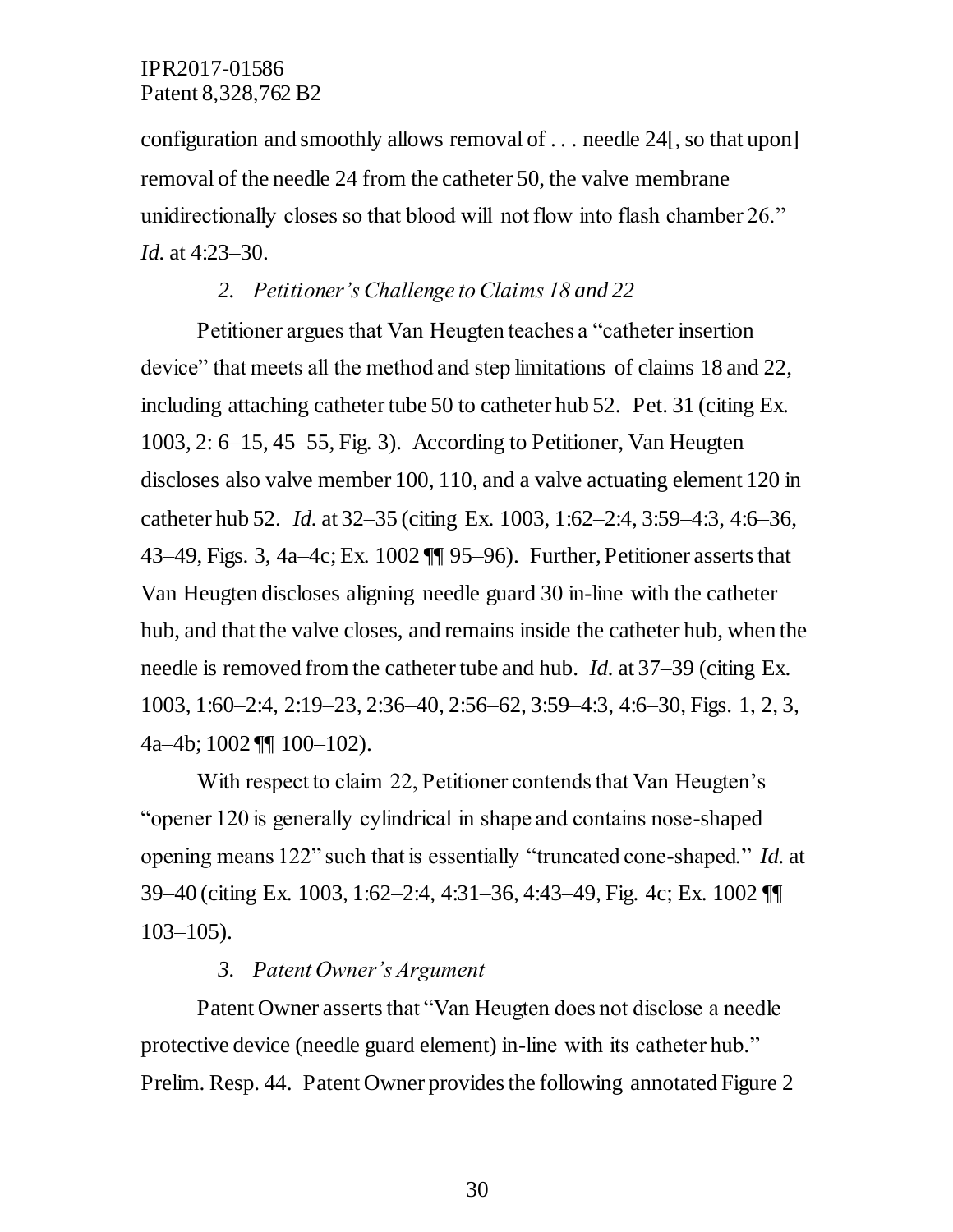from Van Heugten, ostensibly illustrating that the needle guard is not in-line with the catheter hub.



Figure 2 of the catheter hub assembly from Van Heugten, above, and as annotated by Patent owner, illustrates in green a portion of the needle guard and, in blue, the catheter hub.

*4. Analysis*

Contrary to Patent Owner's argument, our review of Van Heugten's Figures 1 and 2, is mostly consistent with Petitioner's analysis, and reveals that the needle guard is "in-line" with the catheter hub and the valve actuation element as called for in claim 18, as needle guard 30 is "oriented along the same axis" as catheter hub 52 and valve actuating element 120. *See* Pet. 37. For one thing, the green color indicative of the needle guard in Patent Owner's annotated figure 2 above does not appear to illustrate the entire needle guard, which is better seen in Figure 1, as essentially a cylinder with slot 36. Moreover, even from Figure 2 the needle guard tip 60 is reasonably understood as in-line with the catheter hub and valve actuating element 120, for instance as illustrated by needle 24 passing centrally through each of these elements. Ex. 1003, 2:56–61. In addition, the claim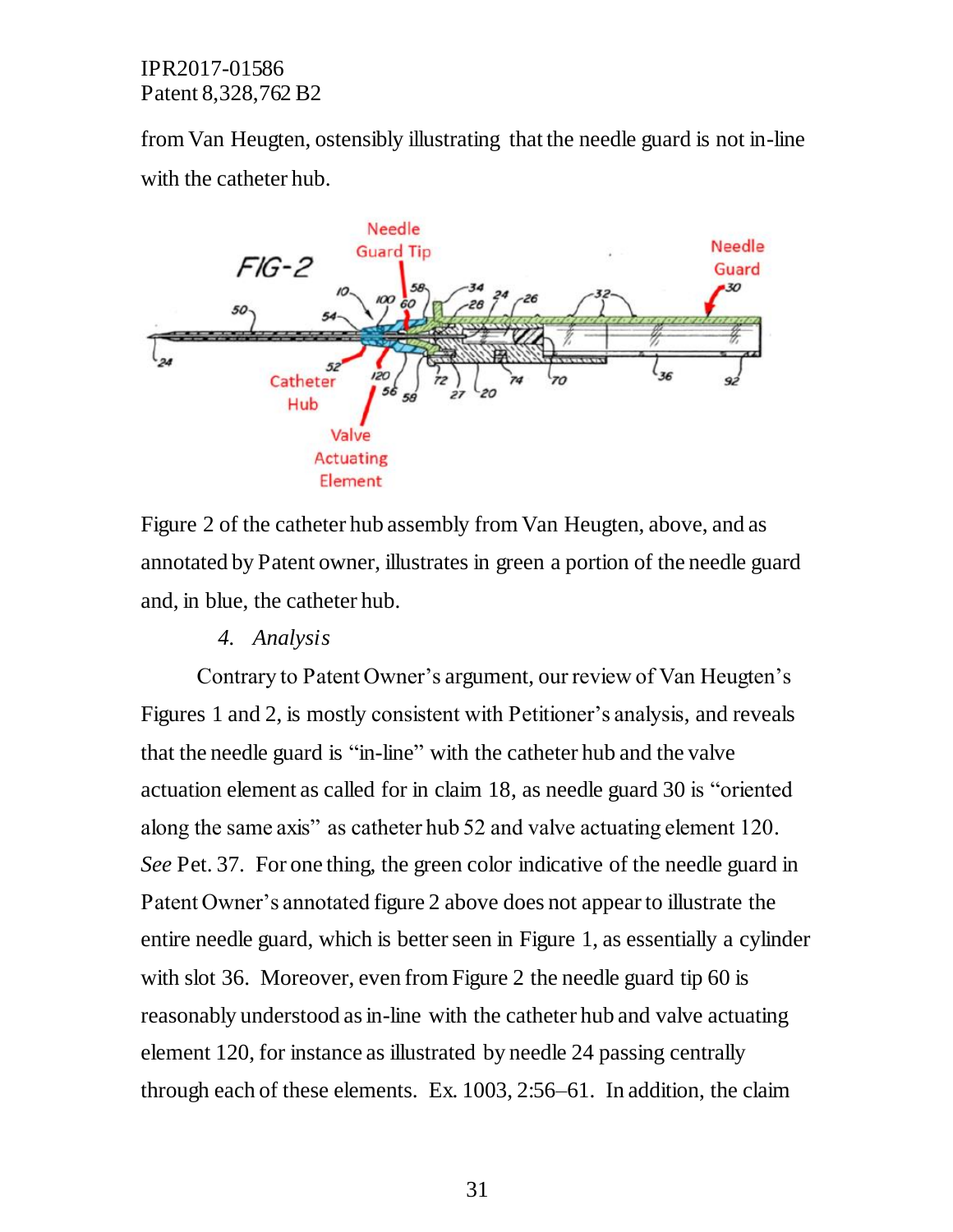does not specify what "in-line" means exactly, and Patent Owner does not expressly propose an interpretation that may be different from Petitioner's. *See, e.g.,* Prelim. Resp. 5–18. Patent Owner's argument, as they refer to Figures 1 and 2 of the '762 patent itself, seems to infer that the needle guard must have a center of mass that is *co-linear* with the catheter hub and valve actuating element, and due to the presence of slot 36, needle guard 30 is not perfectly cylindrical, and not "in-line" with catheter hub 52 and valve actuating element 120. *See, e.g.,* Prelim. Resp. 46 ("needle guard 30 is offcenter, being located above the needle hub 20, so it is not in-line with the catheter hub 52"). At this stage of the proceeding, we do not find this argument to be commensurate in scope with the claim. We are persuaded for purposes of institution, that a person of ordinary skill in the art, considering even for instance the green highlighting in Petitioner's annotated figure 2 above, would reasonably understand that at least needle guard tip 60 of needle guard 30 is "in-line" with hub 52 and valve actuating element 120.

In addition, Van Heugten's valve actuating element 120 appears, as we observe in Figures 4a-b above, essentially as a hollow cylinder having a truncated cone-shaped nose 122 for opening the valve.

We are persuaded on this record that Petitioner has shown a reasonable likelihood that claims 18 and 22 would have been obvious in view of Van Heugten.

#### *E. Alleged Obviousness over Van Heugten and Lynn*

Petitioner contends that claim 25 is unpatentable over Van Heugten and Lynn. Pet. 41–45.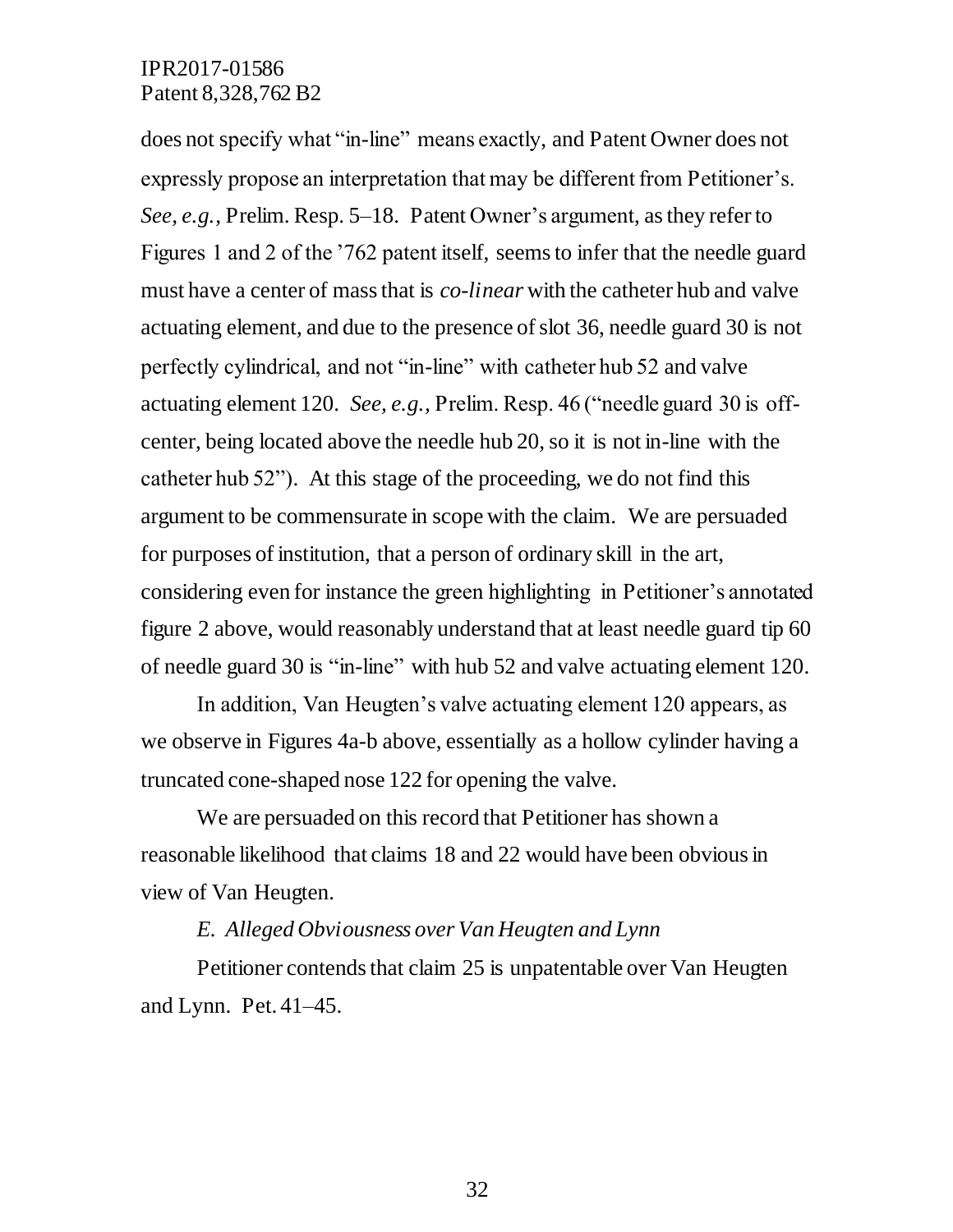### *1. Lynn (Ex. 1010)*

Lynn discloses vascular access system 5 including needle hub 75 supporting needle 60 "within a needle receptacle 84, which includes an enclosed proximal end 95 and defines a receptacle chamber 100 for receiving the retracted needle." Ex. 1010, 7:16–18. Lynn teaches a retraction spring mechanism for retracting needle 60 into receptacle chamber 100 to protect from inadvertent needle sticks. *Id.* at 2:16–20, 7:18–26. The sole Figure from Lynn is reproduced below.



The sole Figure from Lynn, above, depicts vascular access system 5 including a needle protective device (needle receptacle 84) for receiving spring biased needle 60. According to Lynn, when a user depresses button 120, spring 105 is released from a compressed state retracting needle 60 into receptacle chamber 100. *Id.* at 7:15–26.

# *2. Petitioner's Challenge to claim 25*

Petitioner argues that replacing the manual linear force necessary to retract the needle into the needle protective device in Van Heugten is simply automated by Lynn with its needle retraction spring mechanism. Pet. 42. Petitioner asserts that the benefits of automating this retraction function were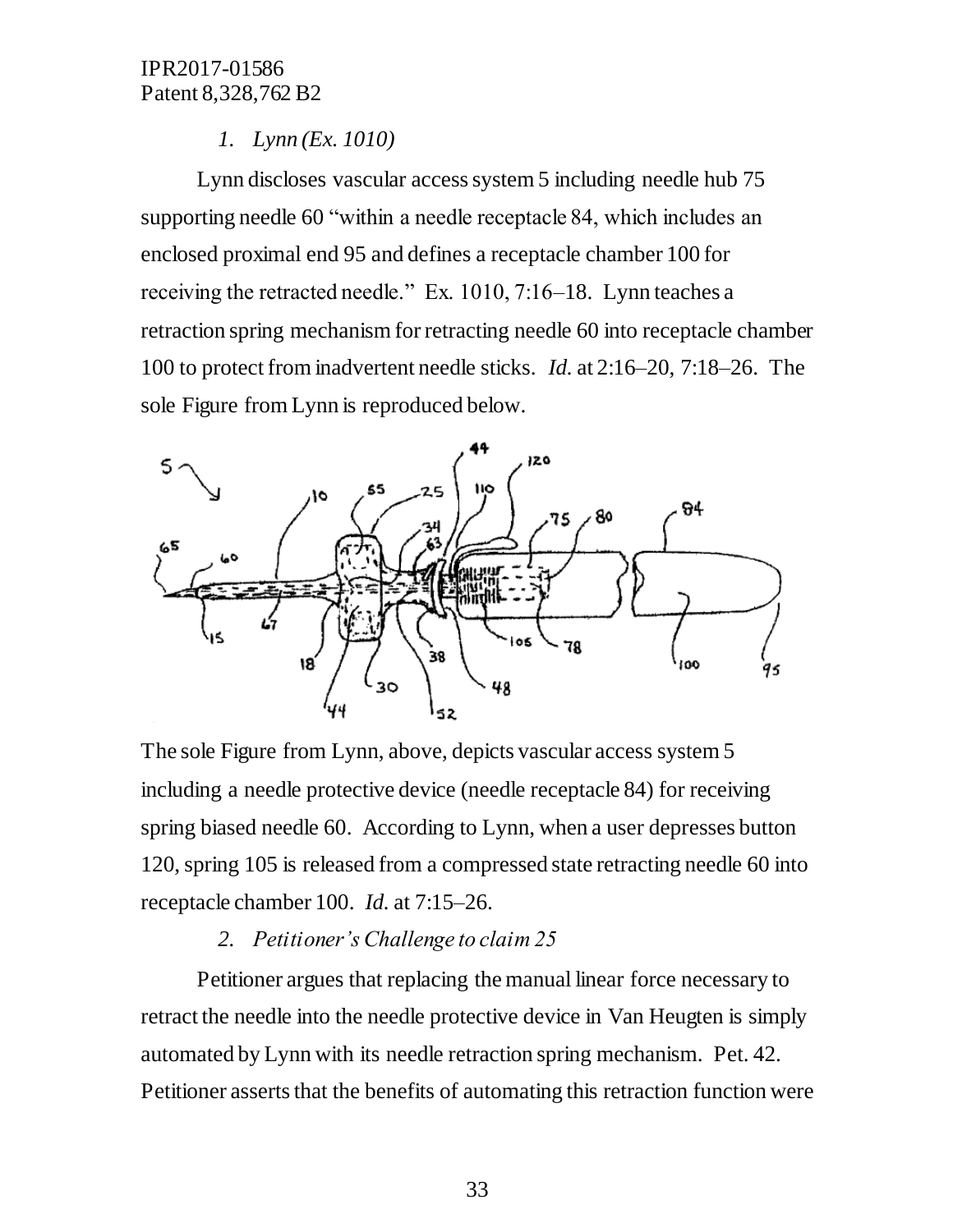known in the art, as discussed for example by Cuppy (Ex. 1011), which explains that a danger with manual retraction is that "people forget to fully retract the needle into the locked position allowing the needle to slip out of safety tube and again risking a needle stick or puncture of [] the disposal receptacle." *Id.* at 44 (citing Ex. 1011, 2:52–58). Petitioner contends further that one of ordinary skill in the art would understand Van Huegten and Lynn to be a "combination of known elements to function for their intended result . . . and would have found this to be a predictable solution." *Id.* at 45 (citing Ex. 1002 ¶ 120).

## *3. Patent Owner's Argument*

Patent Owner argues that "nowhere does Petitioner or Petitioner's expert ever explain how the Van Heugten device could be modified to include Lynn's spring/trigger based mechanism." Prelim. Resp. 50. Patent Owner contends further that "Petitioner fails to illustrate even one way the spring mechanism of Lynn could be successfully incorporated into the Van Heugten device. *Id.*

#### *4. Analysis*

Patent Owner is correct that Petitioner does not provide a specific example explaining how Van Heugten and Lynn would be structurally combined as a single device. However, Petitioner's argument that the metal spring and button taught by Lynn could be simply incorporated into Van Heugten by a person of ordinary skill as a combination of known elements working according to their proscribed function has some merit. Pet. 45. Patent Owner's argument in this regard would require "absolute predictability," which is "an incorrect legal standard for obviousness." *Soft Gel Techs. v. Jarrow Formulas, Inc.*, 864 F.3d 1334, 1341 (Fed. Cir. 2017)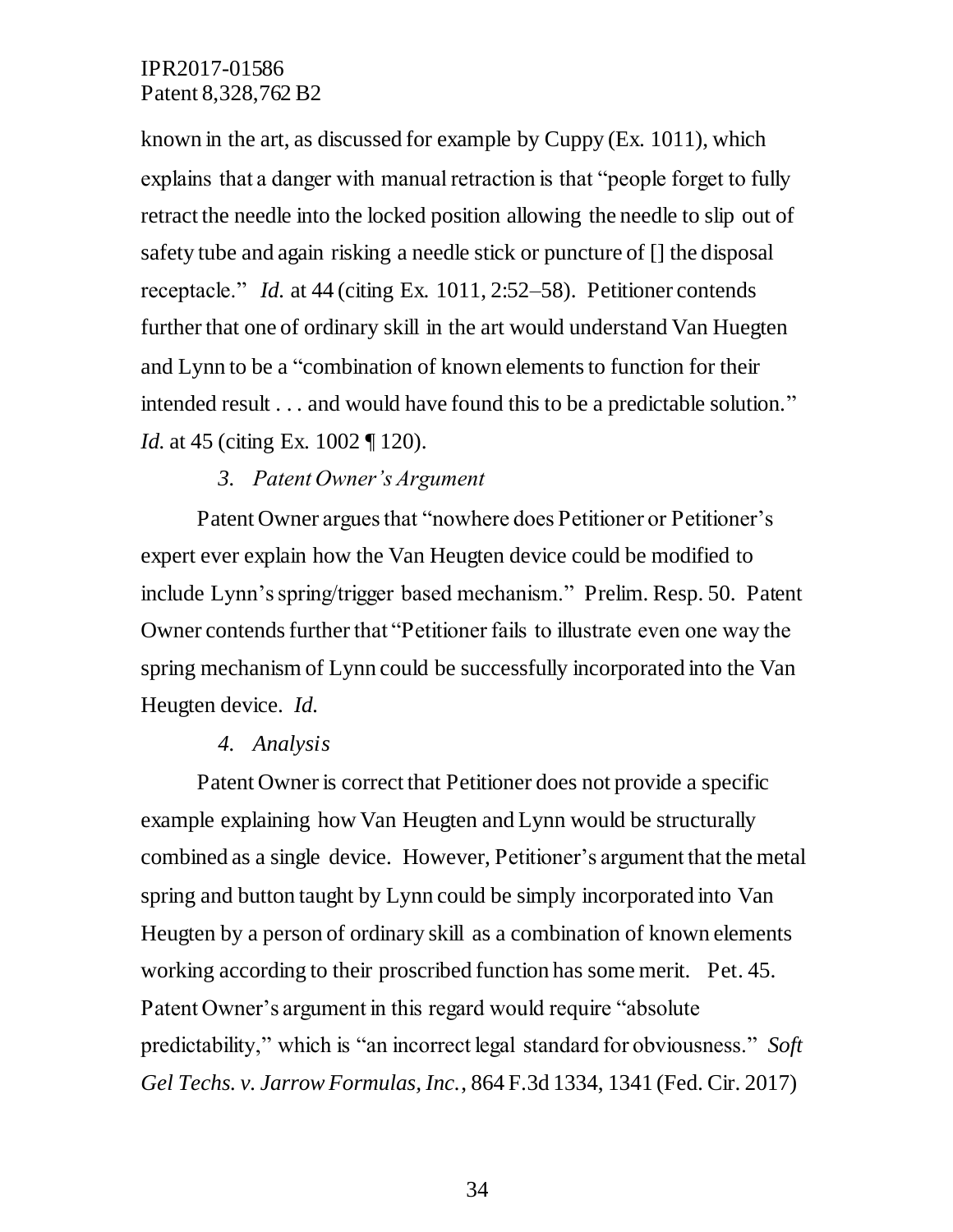(citing Noelle v. Lederman, 355 F.3d 1343, 1352 (Fed. Cir. 2004)); *see also Hoffman La Roche Inc. v. Apotex, Inc.*, 748 F.3d 1326, 1331 (Fed. Cir. 2014) ("Conclusive proof of efficacy is not necessary to show obviousness. All that is required is a reasonable expectation of success."). We are apprised of no reason, on the record before us, that the mechanical actuation and positioning of a spring and button for automatically retracting a needle as described in Lynn, would not function in Van Heugten. Petitioner has shown sufficiently that the limitations of claim 25 would have been obvious over Van Heugten and Lynn, as we see no reason why the proposed modification is more than the predictable use of prior art elements according to their established functions.

#### *F. Alleged Obviousness over Van Heugten and Tauschinski*

Petitioner argues that dependent claim 22 is obvious in view of Van Heguten as combined with Tauschinski which, Petitioner contends, teaches a valve actuating element that is hollow and has a truncated cone-shape end portion. Pet. 46–48 (citing Ex. 1002 ¶¶ 123–138, Ex. 1005, 3:25–29, Figs, 2–3). Patent Owner does not substantively contest that the combination of Van Heugten and Tauschinskiteaches each element of claim 22. Instead, Patent Owner argues that Petitioner has failed to provide articulated reasoning for the combination. Prelim. Resp. 51–52. Patent Owner argues that Petitioner's reasoning is based on the incorrect assessment by Mr. Griffis that Van Heughten discloses a slit valve. *Id.* at 52. Patent Owner points out that Van Heugten describes "a valve membrane (110) that is 'originally sealed before the needle 24 is inserted in the catheter 50,' and is 'punctured' upon insertion of the needle into the catheter assembly." Prelim. Resp. 52 (citing Ex. 1003, 3:59–4:3).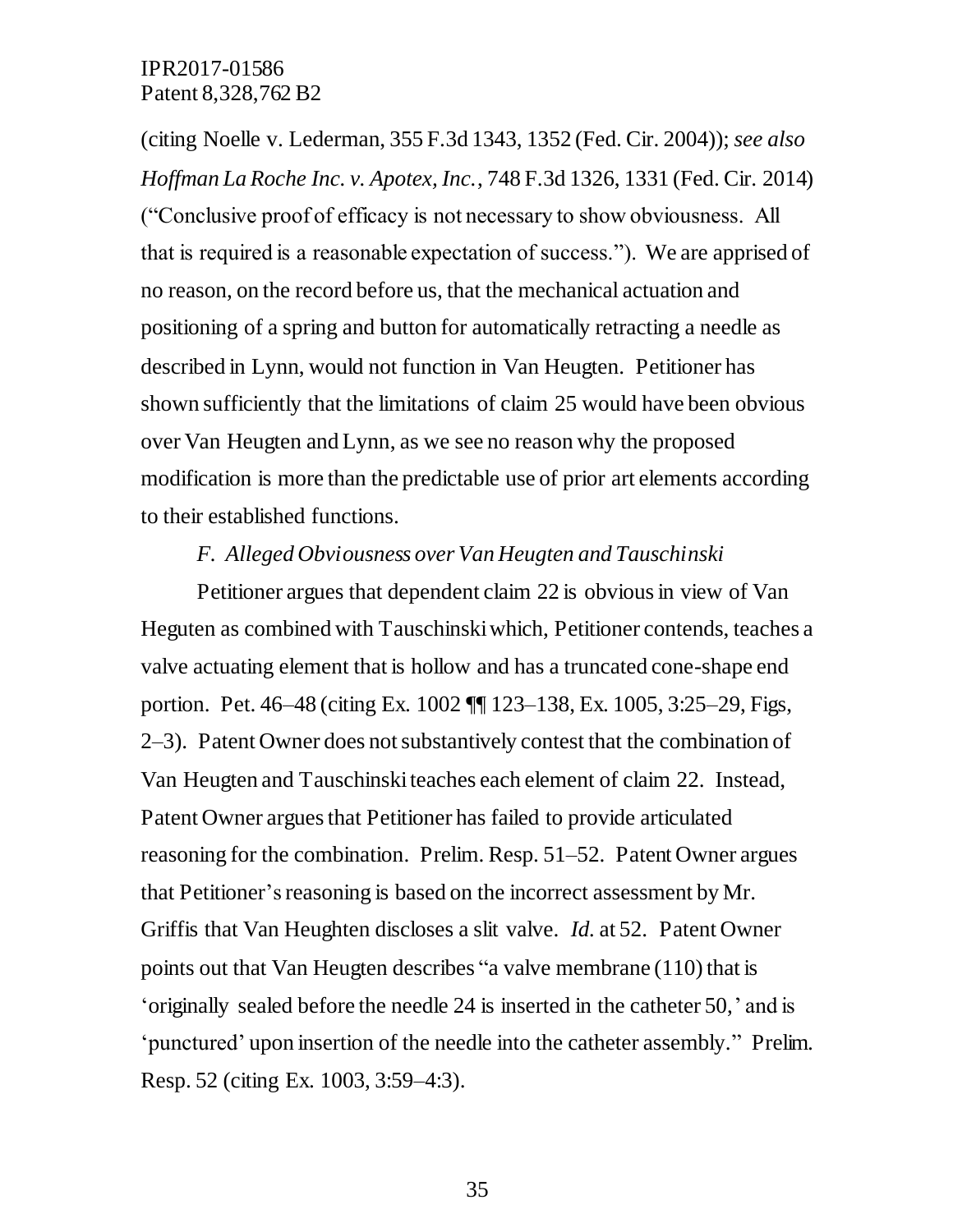We note that neither claim 18 nor claim 22 recite a "slit" or a "slit" valve." *See* Ex. 1001, 6:15–36, 54–57. More importantly, and with respect to Petitioner's asserted combination, Petitioner provides testimony from Mr. Griffis supporting the assertion that one of skill in the art "would understand that having a truncated cone shaped distal end section would facilitate entry of the actuator into the slit in the valve to actuate the valve." *See* Pet. 47, *see also* Ex. 1002 ¶ 136 (Mr. Griffis reliance on US. Pat. No. 3,585,996 to Reynolds, ("Reynolds '996") incorporated by reference in Van Heugten, for teaching "a self-sealing disc valve made of a relatively thick piece of rubber with several fine slits."). Patent Owner disagrees that Van Heugten teaches a slit valve, arguing on one hand that Reynolds'996 is simply background discussed in Van Heugten, and on the other hand, relying on Mr. Meyst to support the contention that Van Heugten's duckbill valve is not a slit valve. *See* Prelim. Resp. 52–53 (citing Ex. 2001 ¶ 75 (Patent Owner's declarant, Mr. Meyst testifies that ("'duck-bill' simply refers to a one-way valve that prevents backflow (as opposed to a slit valve that allows fluid flow in either direction) and is not required to have slits.").

It is not clear at this point that Reynolds' slit valve is merely background. Read in context, it can be reasonably understood that Van Heugten incorporates the Reynolds '996 valve structure and function into the disclosed catheter assembly:

[i]t would be desirable to apply the valve principle of the '996 patent to a catheter assembly to enable the catheter to automatically open when an insertion needle is passed through the catheter, then automatically close when the needle is withdrawn from the catheter.

Ex. 1003, 1:47–51. Because the conflicting testimony from Mr. Griffis and Mr. Meyst creates a genuine issue of material fact, "such testimonial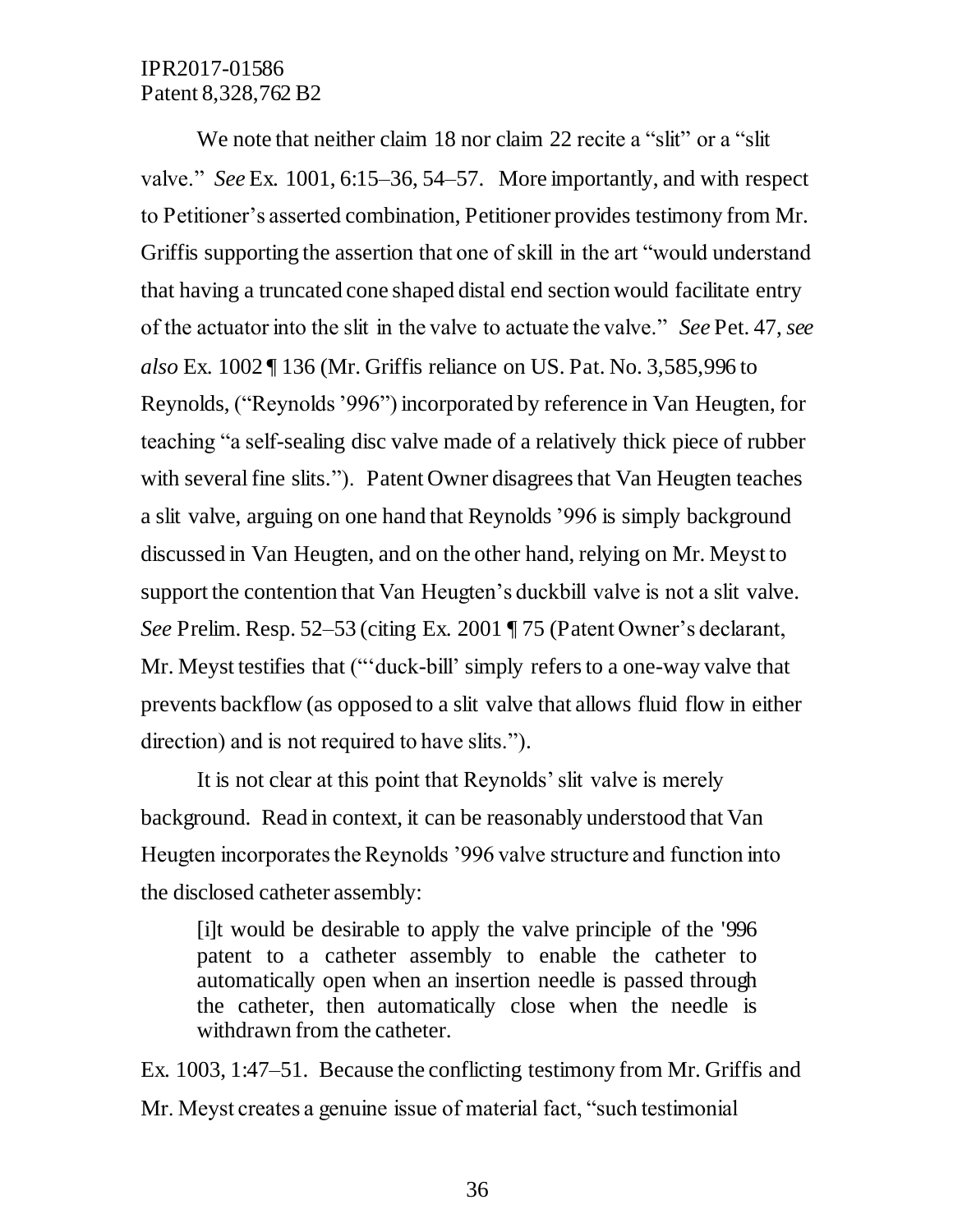evidence will be viewed in the light most favorable to the petitioner solely for purposes of deciding whether to institute *inter partes* review." 37 C.F.R. § 42.108(c). Petitioner has made a sufficient showing at this stage that a person of ordinary skill in the art would have understood Van Heugten as teaching a slit.

For purposes of institution, Petitioner articulates adequate reasons with rationale underpinnings to modify Van Heugten to include the frustoconical distal end of the valve actuating element described in Tauschinski. Pet. 47–48. Accordingly, Petitioner has shown evidence sufficient to establish a reasonable likelihood that claim 22 would have been obvious over Van Heugten and Tauschinski.

#### *G. Secondary Considerations*

Patent Owner asserts that in the event trial is instituted it will present secondary consideration evidence of the commercial success, long-felt need, copying, and failure by others. Prelim. Resp. 55. In the event that Patent Owner provides such evidence during trial, we agree with the general proposition that evidence of secondary considerations of non-obviousness, when present, must always be considered en route to a determination of obviousness. *In re Cyclobenzaprine Hydrochloride Extended-Release Capsule Patent Litig.*, 676 F.3d 1063, 1075-76 (Fed. Cir. 2012); *Stratoflex, Inc. v. Aeroquip Corp.*, 713 F.2d 1530, 1538-39 (Fed. Cir. 1983).

#### IV. SUMMARY

For the foregoing reasons, we determine that the information presented in the Petition establishes a reasonable likelihood that Petitioner would prevail on at least one alleged ground of unpatentability with respect to each of claims 18, 22, and 25 of the '762 patent.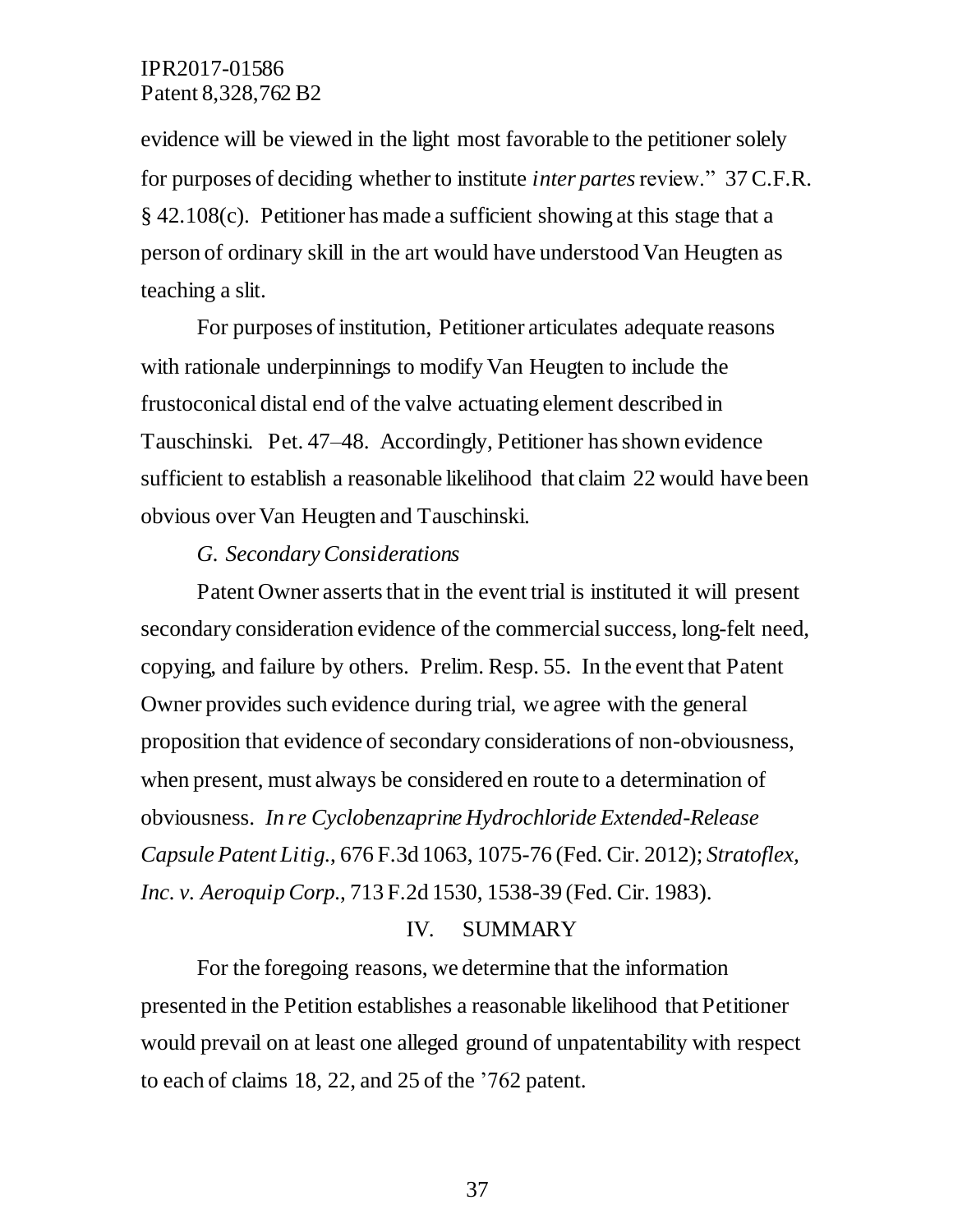The Board has not made a final determination on the patentability of any challenged claims.

#### V. ORDER

For the reasons given, it is

ORDERED that *inter partes*review of the '762 patent is hereby instituted as to claims 18, 22, and 25 on the following grounds.

1. Claims 18 and 22 as obvious over Van Heugten;

2. Claim 25 as obvious over Van Heugten and Lynn; and

3. Claim 22 as obvious over Van Heugten and Tauschinski;

FURTHER ORDERED that no ground other than those specifically granted above is authorized for the *inter partes*review; and

FURTHER ORDERED that pursuant to 35 U.S.C. § 314(c) and 37 C.F.R. § 42.4, notice is hereby given of the institution of a trial on the grounds of unpatentability authorized above; the trial commences on the entry date of this decision.